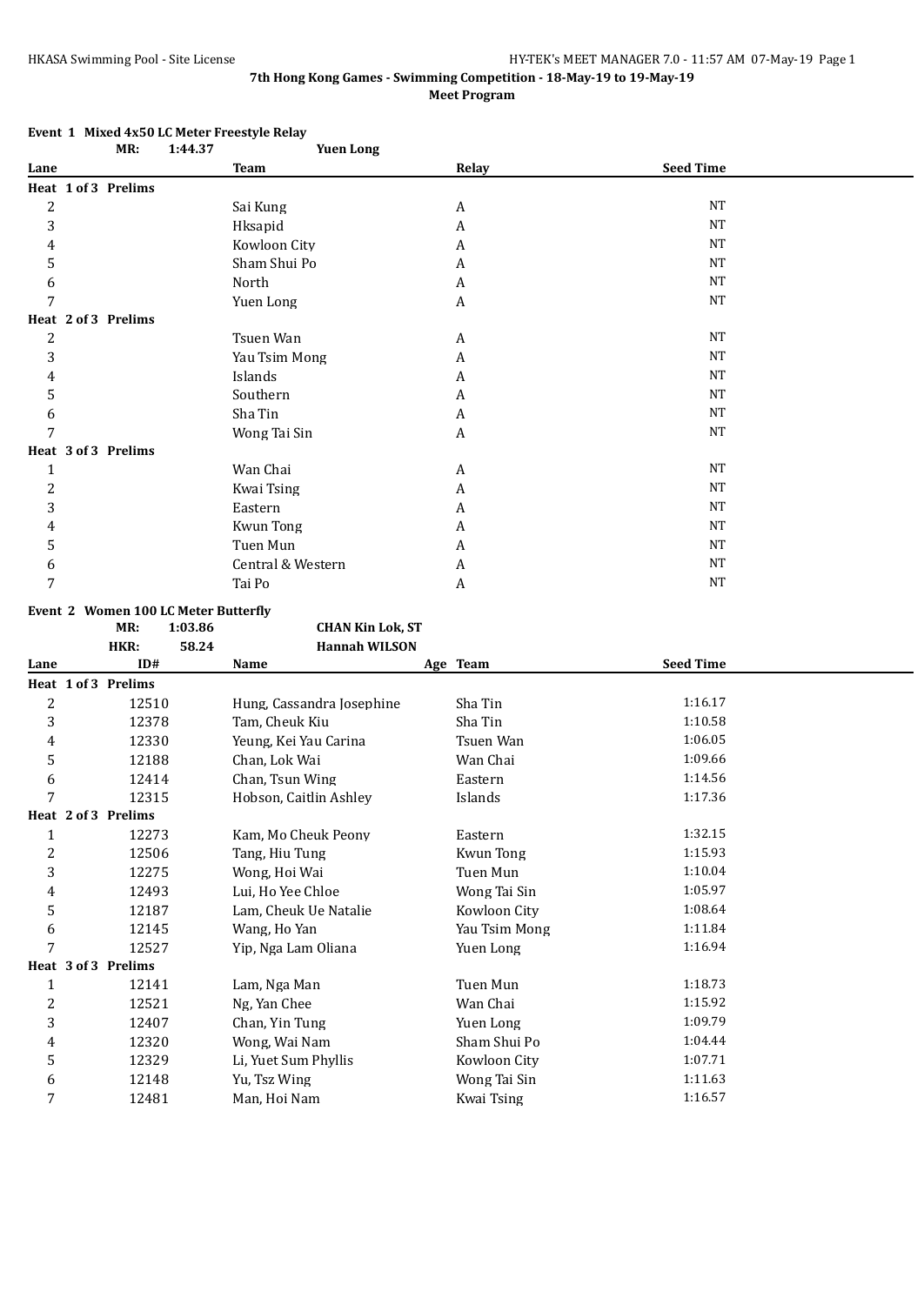|                  | Event 3 Men 100 LC Meter Butterfly    |         |                              |                   |                  |         |  |
|------------------|---------------------------------------|---------|------------------------------|-------------------|------------------|---------|--|
|                  | MR:                                   | 56.70   | NG Chun Nam Derick, CW       |                   |                  |         |  |
|                  | HKR:                                  | 53.70   | <b>CHEAH Geoffrey</b>        |                   |                  |         |  |
| Lane             | ID#                                   |         | Name                         | Age Team          | <b>Seed Time</b> |         |  |
|                  | Heat 1 of 4 Prelims                   |         |                              |                   |                  |         |  |
| 3                | 12512                                 |         | Hui, Ka Ho                   | <b>Kwai Tsing</b> |                  | 1:34.20 |  |
| 4                | 12158                                 |         | Szeto, Wing Hang Jansen      | Yau Tsim Mong     |                  | 1:23.87 |  |
| 5                | 12448                                 |         | Law, Ki Kwan                 | Tuen Mun          |                  | 1:25.06 |  |
|                  | Heat 2 of 4 Prelims                   |         |                              |                   |                  |         |  |
| $\mathbf{1}$     | 12156                                 |         | Wan, Yilun Peter             | Central & Western |                  | 1:15.62 |  |
| $\overline{c}$   | 12324                                 |         | Leung, Pui Lok               | Eastern           |                  | 1:09.36 |  |
| 3                | 12333                                 |         | Yip, Ming Hei                | Kowloon City      |                  | 1:02.96 |  |
| 4                | 12272                                 |         | Chan, Chun Yip Jonathan      | Eastern           |                  | 1:00.12 |  |
| 5                | 12402                                 |         | Li, Chun Yin Jason           | North             |                  | 1:02.29 |  |
| 6                | 12208                                 |         | Cheng, Yu Hin                | Tai Po            |                  | 1:06.38 |  |
| 7                | 12220                                 |         | Ng, Yu Hin                   | Wan Chai          |                  | 1:12.67 |  |
|                  | Heat 3 of 4 Prelims                   |         |                              |                   |                  |         |  |
| $\mathbf{1}$     | 12372                                 |         | Wan, Tsz Shun Michael        | Kowloon City      |                  | 1:13.62 |  |
| $\boldsymbol{2}$ | 12398                                 |         | Cheung, Chun Wang            | Wong Tai Sin      |                  | 1:07.91 |  |
| 3                | 12410                                 |         | Li, Sing Hoi                 | Sha Tin           |                  | 1:02.61 |  |
| 4                | 12192                                 |         | Chung, Hau Yin Howard        | Wong Tai Sin      |                  | 58.65   |  |
| 5                | 12281                                 |         | Cheng, Kam Fung              | Sha Tin           |                  | 1:01.12 |  |
| 6                | 12494                                 |         | Kan, Tsz Chun                | Sai Kung          |                  | 1:06.20 |  |
| 7                | 12230                                 |         | NG, Yat Hei                  | Tsuen Wan         |                  | 1:10.08 |  |
| 8                | 12445                                 |         | Cheung, Tsz Nok              | North             |                  | 1:23.24 |  |
|                  | Heat 4 of 4 Prelims                   |         |                              |                   |                  |         |  |
| $\mathbf{1}$     | 12152                                 |         | Lau, Tsz Hong                | Islands           |                  | 1:13.42 |  |
| $\overline{c}$   | 12524                                 |         | Lau, Ka Ho                   | Yuen Long         |                  | 1:07.02 |  |
| 3                | 12314                                 |         | Chan, Wai Tsun               | <b>Kwun Tong</b>  |                  | 1:02.36 |  |
| 4                | 12318                                 |         | Chan, Pak Hin                | Sham Shui Po      |                  | 57.79   |  |
| 5                | 12295                                 |         | Tsang, Ho Yan                | Sai Kung          |                  | 1:00.64 |  |
| 6                | 12253                                 |         | Chan, Austin                 | Islands           |                  | 1:06.08 |  |
| 7                | 12525                                 |         | Lau, Cheuk Hei Cliff         | Yuen Long         |                  | 1:09.65 |  |
| 8                | 12485                                 |         | Ng, Anson                    | Southern          |                  | 1:19.70 |  |
|                  | Event 4 Women 100 LC Meter Backstroke |         |                              |                   |                  |         |  |
|                  | MR:                                   | 1:06.01 | <b>WONG Kwan To, ST</b>      |                   |                  |         |  |
|                  | HKR:                                  | 1:00.38 | <b>AU Hoi Shun Stephanie</b> |                   |                  |         |  |
| Lane             | ID#                                   |         | Name                         | Age Team          | <b>Seed Time</b> |         |  |
|                  | Heat 1 of 4 Prelims                   |         |                              |                   |                  |         |  |
| 3                | 12273                                 |         | Kam, Mo Cheuk Peony          | Eastern           |                  | 1:36.08 |  |
| 4                | 12413                                 |         | Leung, Ka Yui                | Sham Shui Po      |                  | 1:31.29 |  |
| 5                | 12190                                 |         | Li, Cheuk Yiu                | Southern          |                  | 1:34.81 |  |
|                  | Heat 2 of 4 Prelims                   |         |                              |                   |                  |         |  |
| $\mathbf{1}$     | 12436                                 |         | Leung, Man Chi               | Yuen Long         |                  | 1:25.83 |  |
| $\overline{2}$   | 12510                                 |         | Hung, Cassandra Josephine    | Sha Tin           |                  | 1:19.04 |  |
| 3                | 12321                                 |         | Ng, Sze Kwan                 | <b>Kwun Tong</b>  |                  | 1:12.51 |  |
| 4                | 12151                                 |         | Leung, Hui Tung              | Sai Kung          |                  | 1:06.47 |  |
| 5                | 12159                                 |         | Ho, Pui Chi                  | Tai Po            |                  | 1:09.76 |  |
| 6                | 12365                                 |         | Yiu, Wan Lam                 | <b>Kwai Tsing</b> |                  | 1:17.84 |  |
| 7                | 12142                                 |         | Chan, Tsz Suet               | Tuen Mun          |                  | 1:24.46 |  |
| 8                | 12308                                 |         | Wong, Tsz Wan                | North             |                  | 1:28.56 |  |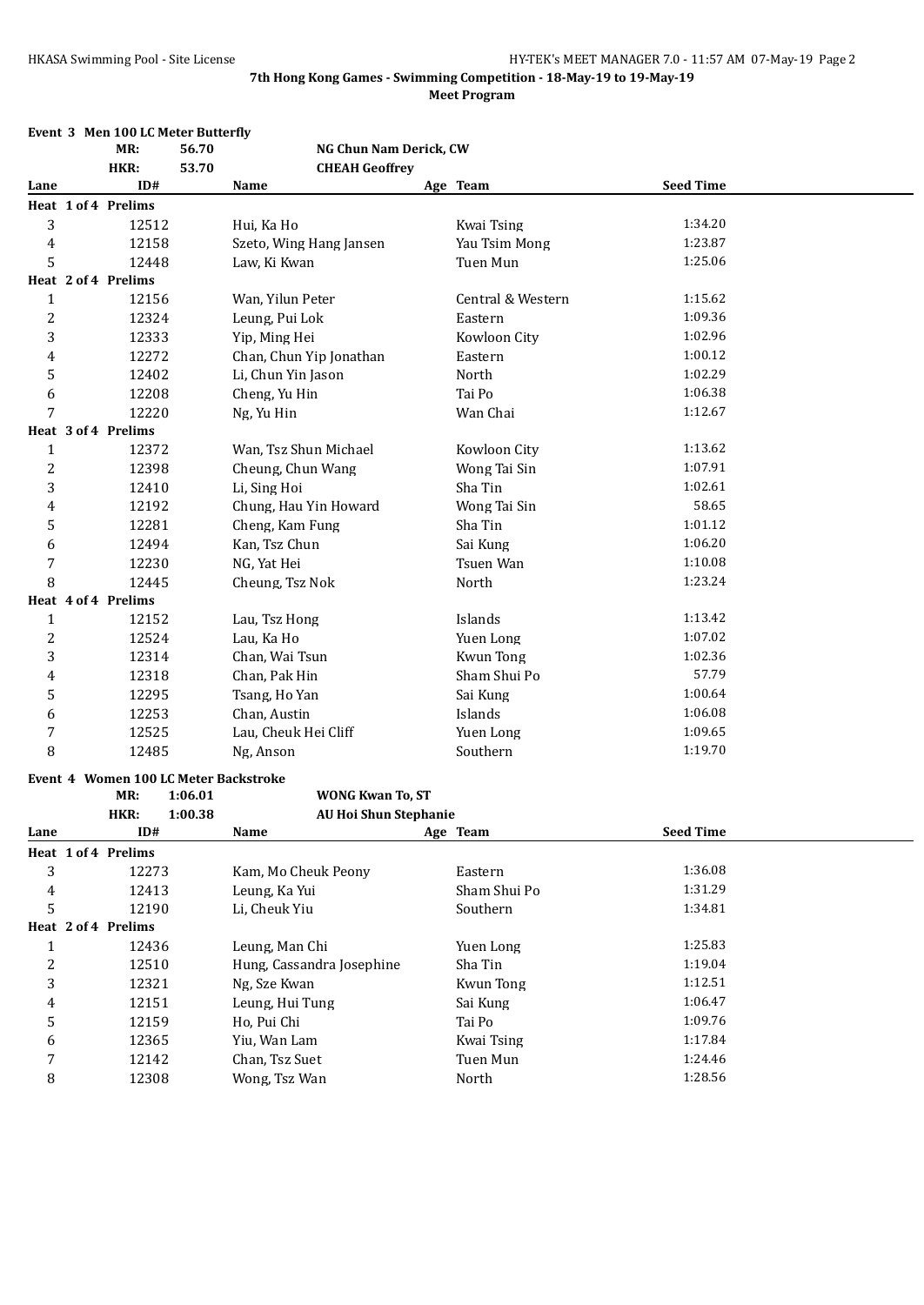|   |                     | Heat 3 Prelims (Event 4 Women 100 LC Meter Backstroke) |                   |         |
|---|---------------------|--------------------------------------------------------|-------------------|---------|
| 1 | 12285               | Yeung, Yuet Fei Phoebe                                 | Tsuen Wan         | 1:25.68 |
| 2 | 12327               | Choi, Wing Yan                                         | Sham Shui Po      | 1:18.08 |
| 3 | 12201               | Cheung, Margaret                                       | Wong Tai Sin      | 1:11.95 |
| 4 | 12171               | Wong, Ching Lam                                        | Tuen Mun          | 1:06.39 |
| 5 | 12352               | Loo, Tsz Ki Cherrie                                    | Islands           | 1:07.50 |
| 6 | 12501               | Ng, Cheuk Yan                                          | Wan Chai          | 1:13.85 |
| 7 | 12452               | Wong, Yat Tsun                                         | Sai Kung          | 1:22.73 |
| 8 | 12442               | Lau, Lok Yiu                                           | Southern          | 1:26.94 |
|   | Heat 4 of 4 Prelims |                                                        |                   |         |
| 1 | 12518               | Sv. Yi Yu Yvonne                                       | Wan Chai          | 1:24.49 |
| 2 | 12406               | Yeung, Yat Tung                                        | Yuen Long         | 1:17.92 |
| 3 | 12270               | Mak, Agnes                                             | Kwun Tong         | 1:10.21 |
| 4 | 12288               | Cheng, Jessica Chloe                                   | Kowloon City      | 1:05.99 |
| 5 | 12497               | Tsang, Hoi Lan                                         | Tai Po            | 1:07.38 |
| 6 | 12334               | Lo, Hiu Lam Sara                                       | Kowloon City      | 1:13.72 |
| 7 | 12517               | Yuen, Hiu Tung Alyssa                                  | Central & Western | 1:20.77 |
| 8 | 12299               | Wong, Hoi Yung                                         | Yau Tsim Mong     | 1:26.14 |

**Event 5 Men 100 LC Meter Backstroke**

**MR: 59.86 LAU Shiu Yue, YTM**

|                | HKR:                | 56.63 | <b>CHEAH Geoffrey</b> |                  |                  |  |
|----------------|---------------------|-------|-----------------------|------------------|------------------|--|
| Lane           | ID#                 |       | Name                  | Age Team         | <b>Seed Time</b> |  |
|                | Heat 1 of 4 Prelims |       |                       |                  |                  |  |
| 3              | 12179               |       | Lam, Pak Hei Marcus   | Tsuen Wan        | 1:35.61          |  |
| 4              | 12446               |       | Wong, Tsz Shing       | North            | 1:32.99          |  |
| 5              | 12516               |       | Leung, Yui Him Jaden  | Kowloon City     | 1:33.56          |  |
|                | Heat 2 of 4 Prelims |       |                       |                  |                  |  |
| $\mathbf{1}$   | 12353               |       | Hofstede, Adam Marcel | Islands          | 1:19.62          |  |
| $\overline{c}$ | 12380               |       | Chan, Tsz Kwan        | Kwai Tsing       | 1:09.33          |  |
| 3              | 12384               |       | Lo, Man Kit           | Yuen Long        | 1:05.53          |  |
| 4              | 12432               |       | Leung, Lok Him        | Kowloon City     | 1:02.73          |  |
| 5              | 12244               |       | Fu, Chun              | Southern         | 1:03.92          |  |
| 6              | 12522               |       | Chan, Yat Long        | Yuen Long        | 1:08.25          |  |
| 7              | 12168               |       | Lee, Cheuk Yiu Donald | Eastern          | 1:12.51          |  |
|                | Heat 3 of 4 Prelims |       |                       |                  |                  |  |
| $\mathbf{1}$   | 12269               |       | Leung, Chun Hin       | Sham Shui Po     | 1:14.84          |  |
| $\overline{c}$ | 12331               |       | Chiu, Man Hei         | Kwai Tsing       | 1:09.21          |  |
| 3              | 12278               |       | Cheng, Yuan Andrew    | Islands          | 1:05.41          |  |
| 4              | 12416               |       | Yuk, Shing Chi        | Eastern          | 59.09            |  |
| 5              | 12231               |       | Chan, Sheung Kwan     | <b>Tsuen Wan</b> | 1:03.28          |  |
| 6              | 12368               |       | Yip, Ching Tak        | Tuen Mun         | 1:08.05          |  |
| $\overline{7}$ | 12306               |       | Ho, Chun Ting Timothy | Wong Tai Sin     | 1:11.78          |  |
| 8              | 12458               |       | Lui, Ming Kit         | Sham Shui Po     | 1:26.71          |  |
|                | Heat 4 of 4 Prelims |       |                       |                  |                  |  |
| $\mathbf{1}$   | 12348               |       | Ng, Cheuk Haang Felix | Sai Kung         | 1:14.42          |  |
| 2              | 12491               |       | Wan, Tsz Wang         | Yau Tsim Mong    | 1:08.76          |  |
| 3              | 12466               |       | Lu, Pat Fan           | Tuen Mun         | 1:05.14          |  |
| 4              | 12301               |       | Ho, Siu Lun           | Sha Tin          | 58.17            |  |
| $\mathsf S$    | 12160               |       | Yau, Pak Yun          | Sha Tin          | 1:03.05          |  |
| 6              | 12385               |       | Ong, Chak Min         | Sai Kung         | 1:05.60          |  |
| 7              | 12277               |       | Wong, Tsz Wing        | <b>Kwun Tong</b> | 1:11.57          |  |
| 8              | 12356               |       | Fan, Ka Ming          | Yau Tsim Mong    | 1:23.11          |  |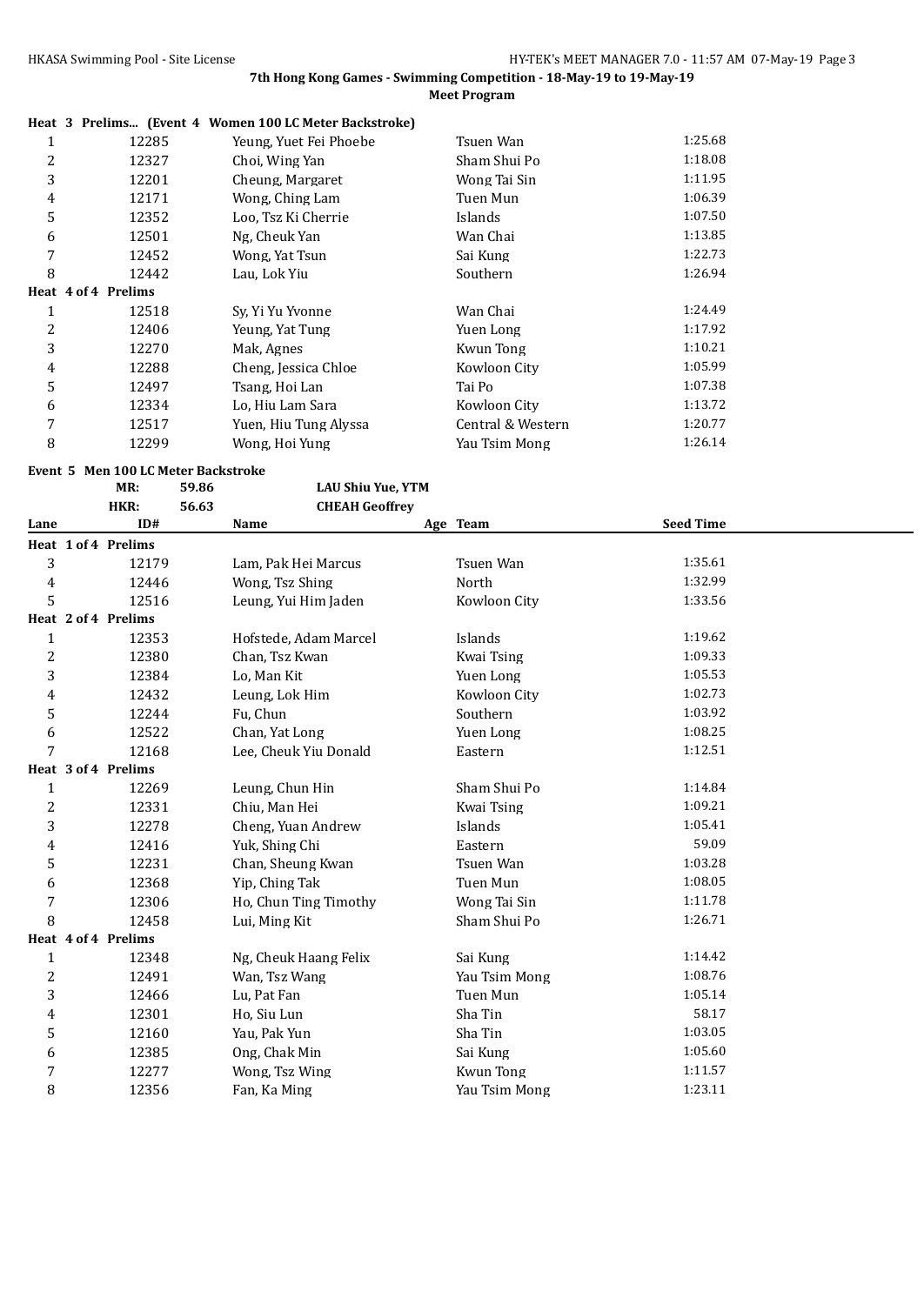|                  | Event 6 Women 100 LC Meter Backstroke   |                          |         |                              |  |                   |                  |  |  |
|------------------|-----------------------------------------|--------------------------|---------|------------------------------|--|-------------------|------------------|--|--|
|                  |                                         | MR:                      | 1:06.01 | <b>WONG Kwan To, ST</b>      |  |                   |                  |  |  |
|                  |                                         | HKR:                     | 1:00.38 | <b>AU Hoi Shun Stephanie</b> |  |                   |                  |  |  |
| Lane             |                                         | ID#                      |         | Name                         |  | Age Team          | <b>Seed Time</b> |  |  |
|                  |                                         | Heat 1 of 1 Timed Finals |         |                              |  |                   |                  |  |  |
| $\overline{c}$   |                                         | F <sub>05</sub>          |         | Cheng, Yuen Ki Natalie       |  | Hksapid           | 1:29.34          |  |  |
| 3                |                                         | F <sub>01</sub>          |         | Cheong, Sui Kei              |  | Hksapid           | 1:25.01          |  |  |
| 4                |                                         | F03                      |         | Chan, Yui Lam                |  | Hksapid           | 1:18.93          |  |  |
| 5                |                                         | F04                      |         | Cheung, Ho Ying              |  | Hksapid           | 1:23.18          |  |  |
| 6                |                                         | F <sub>0</sub> 2         |         | Tse, Lam Yan Karen           |  | Hksapid           | 1:27.69          |  |  |
|                  | Event 7 Men 100 LC Meter Backstroke     |                          |         |                              |  |                   |                  |  |  |
|                  |                                         | MR:                      | 59.86   | <b>LAU Shiu Yue, YTM</b>     |  |                   |                  |  |  |
|                  |                                         | HKR:                     | 56.63   | <b>CHEAH Geoffrey</b>        |  |                   |                  |  |  |
| Lane             |                                         | ID#                      |         | Name                         |  | Age Team          | <b>Seed Time</b> |  |  |
|                  |                                         | Heat 1 of 1 Timed Finals |         |                              |  |                   |                  |  |  |
| $\mathbf{1}$     |                                         | M07                      |         | Wong, Sze Lut Daniel         |  | Hksapid           | 1:22.06          |  |  |
| $\boldsymbol{2}$ |                                         | M05                      |         | Lee, Pak Him                 |  | Hksapid           | 1:18.12          |  |  |
| 3                |                                         | M01                      |         | Tang, Wai Lok                |  | Hksapid           | 1:10.15          |  |  |
| 4                |                                         | M03                      |         | Hui, Ka Chun                 |  | Hksapid           | 1:07.78          |  |  |
| 5                |                                         | M <sub>04</sub>          |         | Chan, Long Tin               |  | Hksapid           | 1:09.11          |  |  |
| 6                |                                         | M <sub>02</sub>          |         | Wong, Hon Yin                |  | Hksapid           | 1:11.77          |  |  |
| 7                |                                         | M08                      |         | Tam, Wai Yau Eisuke          |  | Hksapid           | 1:20.69          |  |  |
| 8                |                                         | M06                      |         | Kwok, Chiu Kwan              |  | Hksapid           | 1:24.81          |  |  |
|                  | Event 8 Women 100 LC Meter Breaststroke |                          |         |                              |  |                   |                  |  |  |
|                  |                                         |                          |         |                              |  |                   |                  |  |  |
|                  |                                         | MR:                      | 1:13.46 | IP Rainbow, KC               |  |                   |                  |  |  |
|                  |                                         | HKR:                     | 1:07.69 | <b>KONG Yvette Man Yi</b>    |  |                   |                  |  |  |
| Lane             |                                         | ID#                      |         | Name                         |  | Age Team          | <b>Seed Time</b> |  |  |
|                  |                                         | Heat 1 of 3 Prelims      |         |                              |  |                   |                  |  |  |
| $\mathbf{1}$     |                                         | 12505                    |         | Leung, Stefanie              |  | <b>Kwun Tong</b>  | 1:36.49          |  |  |
| 2                |                                         | 12202                    |         | Shum, Wai Shuen              |  | Central & Western | 1:26.77          |  |  |
| 3                |                                         | 12256                    |         | Tsui, Tsz Chin Chloris       |  | Southern          | 1:22.05          |  |  |
| 4                |                                         | 12488                    |         | Ho, Wan Yui                  |  | Tsuen Wan         | 1:16.75          |  |  |
| 5                |                                         | 12484                    |         | Ng, Hei Tung                 |  | Kowloon City      | 1:17.68          |  |  |
| 6                |                                         | 12405                    |         | Choi, Ka Wai                 |  | Yuen Long         | 1:23.78          |  |  |
| 7                |                                         | 12509                    |         | Yu, Wing Yin                 |  | Sha Tin           | 1:29.18          |  |  |
| 8                |                                         | 12489                    |         | Szeto, Chi Ching Emmie       |  | Yau Tsim Mong     | 1:41.30          |  |  |
|                  |                                         | Heat 2 of 3 Prelims      |         |                              |  |                   |                  |  |  |
| $\mathbf{1}$     |                                         | 12375                    |         | So, Ching Ka                 |  | Kowloon City      | 1:33.06          |  |  |
| $\overline{c}$   |                                         | 12454                    |         | Vianca, Ng                   |  | Yuen Long         | 1:26.33          |  |  |
| 3                |                                         | 12447                    |         | Lam, Hiu Nam                 |  | Tuen Mun          | 1:20.38          |  |  |
| 4                |                                         | 12143                    |         | Lam, Hiu Wai                 |  | Tuen Mun          | 1:15.38          |  |  |
| 5                |                                         | 12229                    |         | Yip, Hiu Lok                 |  | Sha Tin           | 1:17.50          |  |  |
| 6                |                                         | 12419                    |         | Yim, Ying Oi Kelly           |  | Kwai Tsing        | 1:22.39          |  |  |
| 7                |                                         | 12163                    |         | Mok, Tang Han                |  | Tsuen Wan         | 1:27.67          |  |  |
| 8                |                                         | 12442                    |         | Lau, Lok Yiu                 |  | Southern          | 1:38.11          |  |  |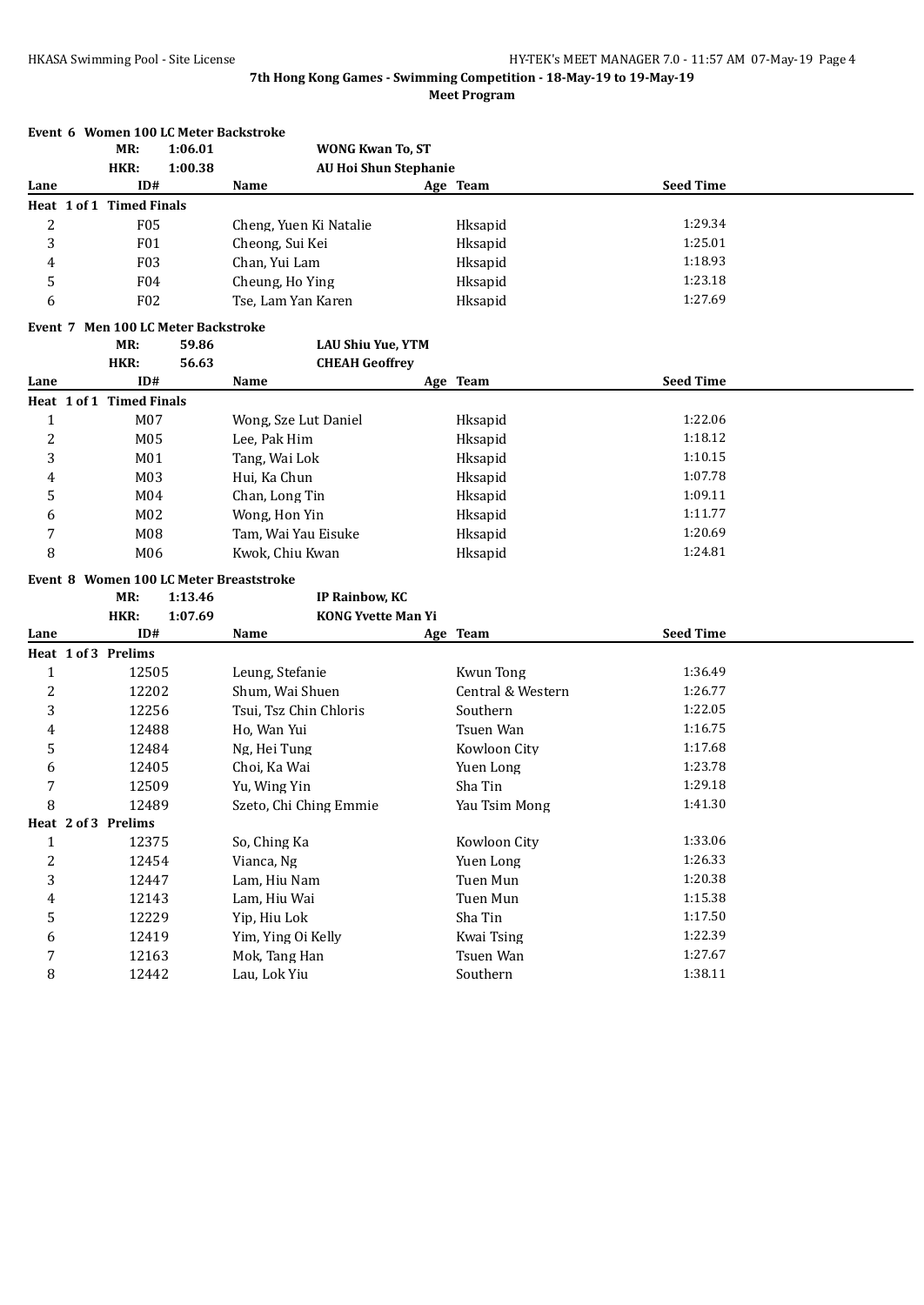|  |  | Heat 3 Prelims (Event 8 Women 100 LC Meter Breaststroke) |
|--|--|----------------------------------------------------------|

|   | 12265 | Au Yeung, Sin Chun   | Eastern           | 1:30.24 |
|---|-------|----------------------|-------------------|---------|
| 2 | 12360 | Ip, Ka Wei Katherine | Central & Western | 1:23.90 |
| 3 | 12503 | Lau, Tsz Ching Jaime | Kwai Tsing        | 1:20.19 |
| 4 | 12304 | Hui, Ka Ling         | Yau Tsim Mong     | 1:14.64 |
| 5 | 12387 | So, Reenie           | Sai Kung          | 1:17.01 |
| 6 | 12341 | Lam, Oi In Peri      | Wong Tai Sin      | 1:22.35 |
| 7 | 12205 | Wai, Ching           | Sai Kung          | 1:27.04 |
| 8 | 12138 | Zhou, Xiao Lin       | Islands           | 1:37.96 |
|   |       |                      |                   |         |

#### **Event 9 Men 100 LC Meter Breaststroke**

|                         | MR:                 | 1:04.78 | KWOK Ka Fai, KWT           |                   |                  |  |
|-------------------------|---------------------|---------|----------------------------|-------------------|------------------|--|
|                         | HKR:                | 1:01.91 | <b>TO Kenneth King Him</b> |                   |                  |  |
| Lane                    | ID#                 |         | Name                       | Age Team          | <b>Seed Time</b> |  |
|                         | Heat 1 of 5 Prelims |         |                            |                   |                  |  |
| 3                       | 12389               |         | Chan, Yiu Chung            | Wong Tai Sin      | 1:41.22          |  |
| $\pmb{4}$               | 12209               |         | Yip, Shun Kit              | Tai Po            | 1:38.68          |  |
| 5                       | 12178               |         | Wong, Sum Lam              | Islands           | 1:38.77          |  |
|                         | Heat 2 of 5 Prelims |         |                            |                   |                  |  |
| 2                       | 12206               |         | Chan, Ngai                 | Central & Western | 1:32.42          |  |
| 3                       | 12348               |         | Ng, Cheuk Haang Felix      | Sai Kung          | 1:25.64          |  |
| $\overline{4}$          | 12495               |         | Tam, Man Chun Vincent      | North             | 1:22.87          |  |
| 5                       | 12472               |         | Ling, Haozhi               | Islands           | 1:23.98          |  |
| 6                       | 12260               |         | Lau, Ching Fung            | Tai Po            | 1:28.29          |  |
| 7                       | 12420               |         | Tsang, Chun Kin            | Central & Western | 1:33.03          |  |
|                         | Heat 3 of 5 Prelims |         |                            |                   |                  |  |
| $\mathbf{1}$            | 12144               |         | Chan, Tsz Yat              | Tuen Mun          | 1:17.00          |  |
| $\sqrt{2}$              | 12146               |         | Hui, Chi Kong Matthew      | Wong Tai Sin      | 1:12.60          |  |
| 3                       | 12200               |         | Tsui, Nga Hang Jason       | Yau Tsim Mong     | 1:08.91          |  |
| $\overline{\mathbf{4}}$ | 12383               |         | Chan, Yin Kwan             | Yuen Long         | 1:07.28          |  |
| 5                       | 12287               |         | Leung, Ho Wai              | Kwai Tsing        | 1:07.89          |  |
| 6                       | 12408               |         | Ng, Eson                   | Yau Tsim Mong     | 1:10.54          |  |
| 7                       | 12523               |         | Chow, Cheuk Wing           | Yuen Long         | 1:14.01          |  |
| 8                       | 12500               |         | Sit, Nok Yin               | Tuen Mun          | 1:20.52          |  |
|                         | Heat 4 of 5 Prelims |         |                            |                   |                  |  |
| $\mathbf{1}$            | 12434               |         | Chan, Pak Sum              | Kowloon City      | 1:16.08          |  |
| $\overline{c}$          | 12274               |         | Chan, Hei Yin Bryan        | Eastern           | 1:12.45          |  |
| 3                       | 12362               |         | Kung, Lok Sum              | Sham Shui Po      | 1:08.81          |  |
| $\overline{4}$          | 12164               |         | Fong, Ka Yu                | Sham Shui Po      | 1:06.92          |  |
| 5                       | 12322               |         | Lai, Ching Hei             | Wan Chai          | 1:07.71          |  |
| 6                       | 12502               |         | Luk, Wing Kin Andy         | Eastern           | 1:10.11          |  |
| $\boldsymbol{7}$        | 12189               |         | Wan, Tsz Fung              | Southern          | 1:13.57          |  |
| 8                       | 12181               |         | Lee, Chun Yin              | Tsuen Wan         | 1:18.91          |  |
|                         | Heat 5 of 5 Prelims |         |                            |                   |                  |  |
| $\mathbf{1}$            | 12349               |         | Lung, Wai Chit             | North             | 1:15.36          |  |
| $\overline{c}$          | 12227               |         | Sun, Kai Chun              | Kowloon City      | 1:11.08          |  |
| 3                       | 12254               |         | Tang, Ho Chuen             | Kwun Tong         | 1:08.10          |  |
| $\overline{4}$          | 12357               |         | Yuen, Kai Ho               | Sha Tin           | 1:06.80          |  |
| 5                       | 12183               |         | Law, Tsz Hin               | Kwai Tsing        | 1:07.62          |  |
| 6                       | 12213               |         | Mok, Yik Long              | Sha Tin           | 1:09.08          |  |
| 7                       | 12311               |         | Cheng, Hoi Kei             | <b>Kwun Tong</b>  | 1:13.27          |  |
| 8                       | 12296               |         | Lai, Wai Tsan              | Sai Kung          | 1:18.47          |  |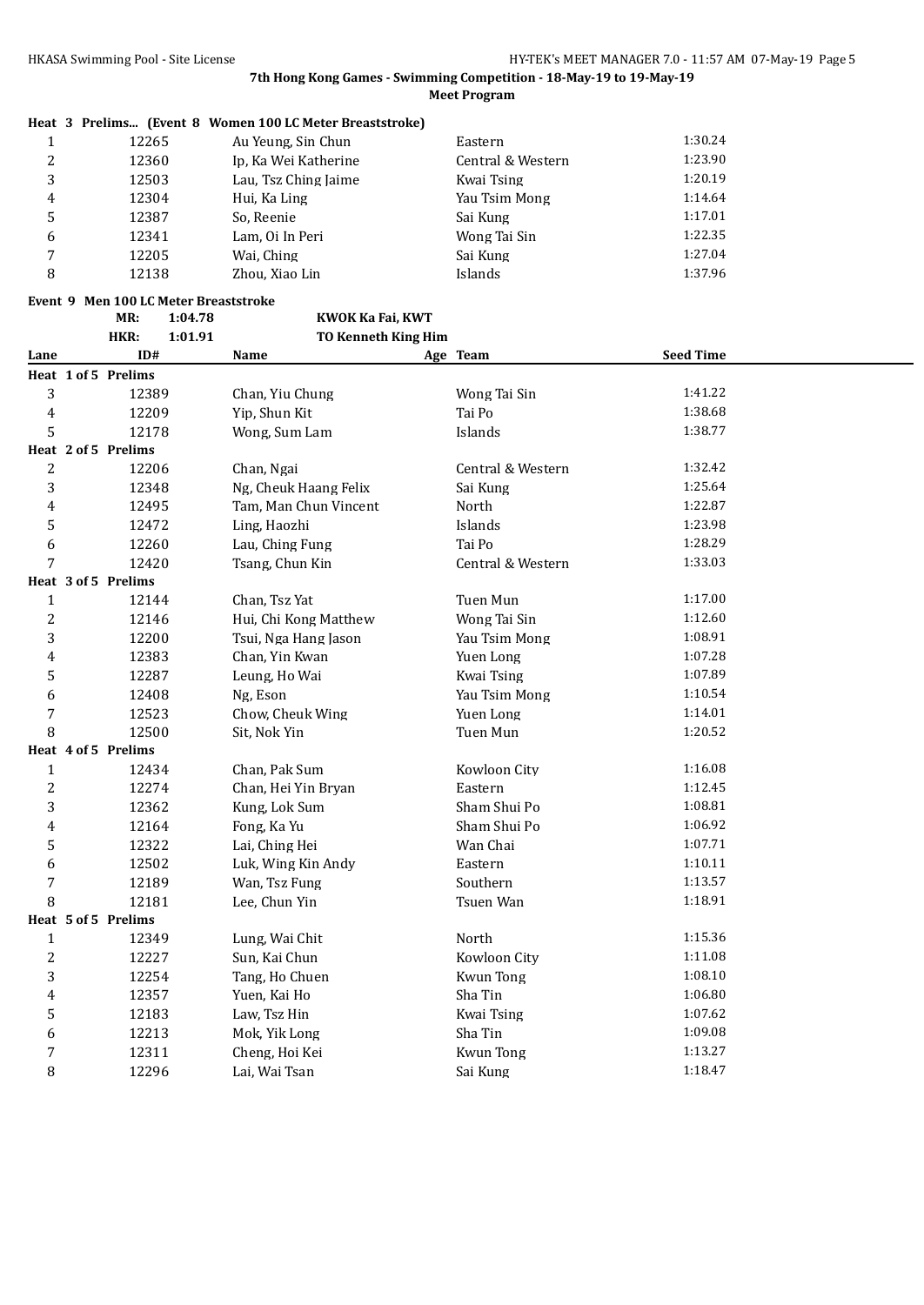# **Event 10 Women 100 LC Meter Breaststroke**

|      | MR:<br>1:13.46           | IP Rainbow, KC            |          |                  |  |
|------|--------------------------|---------------------------|----------|------------------|--|
|      | HKR:<br>1:07.69          | <b>KONG Yvette Man Yi</b> |          |                  |  |
| Lane | ID#                      | Name                      | Age Team | <b>Seed Time</b> |  |
|      | Heat 1 of 1 Timed Finals |                           |          |                  |  |
| ∠    | F01                      | Cheong, Sui Kei           | Hksapid  | 1:42.33          |  |
| 3    | F04                      | Cheung, Ho Ying           | Hksapid  | 1:34.62          |  |
| 4    | F <sub>02</sub>          | Tse, Lam Yan Karen        | Hksapid  | 1:26.97          |  |
|      | F <sub>0</sub> 3         | Chan, Yui Lam             | Hksapid  | 1:33.59          |  |
| 6    | <b>F05</b>               | Cheng, Yuen Ki Natalie    | Hksapid  | 1:40.87          |  |

### **Event 11 Men 100 LC Meter Breaststroke**

| MR:  | 1:04.78 | KWOK Ka Fai, KWT           |
|------|---------|----------------------------|
| uvd. | 1.01.01 | <b>TO Konnoth King Him</b> |

|      | HKK:                     |                 | 1:01.91 |                     | TO Kenneth King Him |          |                  |
|------|--------------------------|-----------------|---------|---------------------|---------------------|----------|------------------|
| Lane |                          | ID#             |         | <b>Name</b>         |                     | Age Team | <b>Seed Time</b> |
|      | Heat 1 of 1 Timed Finals |                 |         |                     |                     |          |                  |
|      |                          | M <sub>10</sub> |         | Hung, Wing Long     |                     | Hksapid  | 1:51.10          |
| ົ    |                          | M06             |         | Kwok, Chiu Kwan     |                     | Hksapid  | 1:35.62          |
| 3    |                          | M <sub>03</sub> |         | Hui, Ka Chun        |                     | Hksapid  | 1:23.50          |
| 4    |                          | M <sub>04</sub> |         | Chan, Long Tin      |                     | Hksapid  | 1:16.42          |
|      |                          | M05             |         | Lee, Pak Him        |                     | Hksapid  | 1:23.40          |
| 6    |                          | M08             |         | Tam. Wai Yau Eisuke |                     | Hksapid  | 1:29.21          |
|      |                          | M <sub>09</sub> |         | Say, Wong Fai       |                     | Hksapid  | 1:40.23          |

# **Event 12 Women 100 LC Meter Freestyle**

# **MR: 59.32 TANG Tsoi Lam Katii, S**

|                | HKR:                | 53.59 | <b>HAUGHEY Siobhan Bernadette</b> |                   |                  |  |
|----------------|---------------------|-------|-----------------------------------|-------------------|------------------|--|
| Lane           | ID#                 |       | Name                              | Age Team          | <b>Seed Time</b> |  |
|                | Heat 1 of 4 Prelims |       |                                   |                   |                  |  |
| 2              | 12238               |       | Wu, Kwan Lo                       | Kowloon City      | 1:32.75          |  |
| 3              | 12276               |       | Yeung, Kwan Ching                 | Tuen Mun          | 1:18.84          |  |
| 4              | 12298               |       | Ng, Man Ka                        | Southern          | 1:13.64          |  |
| 5              | 12471               |       | Tso, Yi Wun                       | Tsuen Wan         | 1:16.26          |  |
| 6              | 12190               |       | Li, Cheuk Yiu                     | Southern          | 1:21.21          |  |
| 7              | 12412               |       | Chau, Cheuk Man                   | Eastern           | 1:38.18          |  |
|                | Heat 2 of 4 Prelims |       |                                   |                   |                  |  |
| 1              | 12263               |       | Tam, Mai Ling Alison              | Central & Western | 1:09.67          |  |
| 2              | 12451               |       | Hao, Yu Xuan                      | Sai Kung          | 1:05.06          |  |
| 3              | 12469               |       | Chan, Ashley                      | Kwun Tong         | 1:02.47          |  |
| 4              | 12336               |       | Shen, Cheuk Ki                    | Kowloon City      | 1:00.52          |  |
| 5              | 12390               |       | Ho, Sheung Wai                    | Wong Tai Sin      | 1:01.63          |  |
| 6              | 12309               |       | Hobson, Kimberly Erin             | Islands           | 1:04.06          |  |
| 7              | 12429               |       | Ma, Gilaine                       | Tsuen Wan         | 1:07.05          |  |
| 8              | 12460               |       | To, Chi Shuen                     | Wan Chai          | 1:12.83          |  |
|                | Heat 3 of 4 Prelims |       |                                   |                   |                  |  |
| 1              | 12204               |       | Lam, Kai Ching                    | North             | 1:09.18          |  |
| $\overline{c}$ | 12423               |       | Cheng, Yan Ching                  | Yuen Long         | 1:04.43          |  |
| 3              | 12167               |       | Yim, Tsz Kiu Jasmine              | Kwun Tong         | 1:02.32          |  |
| 4              | 12151               |       | Leung, Hui Tung                   | Sai Kung          | 1:00.04          |  |
| 5              | 12145               |       | Wang, Ho Yan                      | Yau Tsim Mong     | 1:00.81          |  |
| 6              | 12212               |       | Kwan, Yuet Yin Niki               | Tai Po            | 1:03.30          |  |
| 7              | 12381               |       | Chan, Lok Mei                     | Wan Chai          | 1:06.40          |  |
| 8              | 12414               |       | Chan, Tsun Wing                   | Eastern           | 1:10.01          |  |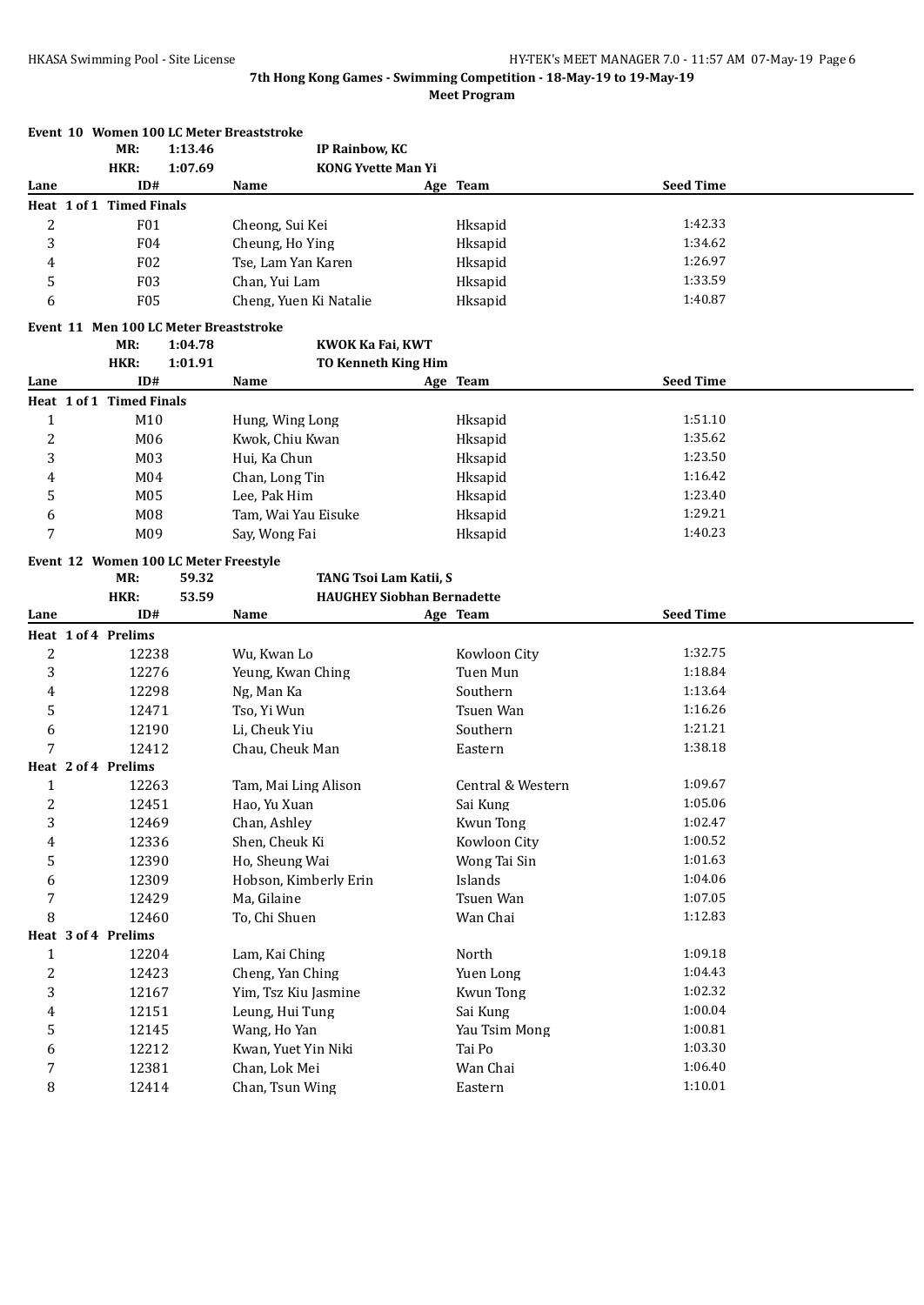|   |       | Heat 4 Prelims (Event 12 Women 100 LC Meter Freestyle) |                   |         |
|---|-------|--------------------------------------------------------|-------------------|---------|
| 1 | 12236 | Ko, Alexis                                             | Kwai Tsing        | 1:07.48 |
| 2 | 12453 | Yau, Sin Lin                                           | Yuen Long         | 1:04.07 |
| 3 | 12457 | To, Wing Yan                                           | Tuen Mun          | 1:02.00 |
| 4 | 12487 | Lee, Yan Hei                                           | Wong Tai Sin      | 58.11   |
| 5 | 12310 | Tang, Yee Man                                          | <b>Islands</b>    | 1:00.72 |
| 6 | 12459 | Ma, Wing Sum                                           | Sham Shui Po      | 1:03.15 |
| 7 | 12246 | Lo, Hok Ching                                          | Central & Western | 1:05.75 |
| 8 | 12478 | Hung, Yi Yan                                           | Kwai Tsing        | 1:09.84 |

**Event 13 Men 100 LC Meter Freestyle**<br>MR: 52.80

**MR: 52.80 CHEUK Ming Ho, KC HKR: 49.22 TO Kenneth King Him**

| Lane                    | ID#                 | Name                     | Age Team          | <b>Seed Time</b> |  |
|-------------------------|---------------------|--------------------------|-------------------|------------------|--|
|                         | Heat 1 of 4 Prelims |                          |                   |                  |  |
| $\overline{c}$          | 12198               | Yang, Kwan Ho Alexander  | Yau Tsim Mong     | 1:19.54          |  |
| 3                       | 12519               | Chee, Man Heng           | Wan Chai          | 1:09.93          |  |
| $\overline{\mathbf{4}}$ | 12486               | Ng, Chung Hin            | Wan Chai          | 1:05.84          |  |
| 5                       | 12415               | Chow, Ho Man Herman      | Central & Western | 1:06.94          |  |
| 6                       | 12479               | Chan, Kung Chiu          | Kwai Tsing        | 1:12.78          |  |
|                         | Heat 2 of 4 Prelims |                          |                   |                  |  |
| $\mathbf{1}$            | 12313               | Cheung, Ho Lam Edison    | Yau Tsim Mong     | 1:02.87          |  |
| $\overline{2}$          | 12194               | Lee, Cheuk Ho            | Sha Tin           | 58.61            |  |
| 3                       | 12280               | Fok, Chun Wang Anthony   | Kowloon City      | 56.31            |  |
| 4                       | 12441               | Tam, Sze Shing Thomas    | Central & Western | 54.03            |  |
| 5                       | 12160               | Yau, Pak Yun             | Sha Tin           | 55.56            |  |
| 6                       | 12293               | Choy, Man Hin            | Yuen Long         | 57.20            |  |
| 7                       | 12262               | Chan, Yin Wang           | Tai Po            | 1:00.68          |  |
| 8                       | 13071               | Chan, Ka Chung           | Kwai Tsing        | 1:04.68          |  |
|                         | Heat 3 of 4 Prelims |                          |                   |                  |  |
| $\mathbf{1}$            | 12307               | Lee, Yat Yuen Yen        | Sai Kung          | 1:01.96          |  |
| $\overline{2}$          | 12437               | Tsang, Ho Ka             | Sai Kung          | 58.34            |  |
| 3                       | 12397               | Chan, Long Yin           | Wong Tai Sin      | 56.29            |  |
| 4                       | 12450               | Leung, Chun Hei Bryan    | Wong Tai Sin      | 53.44            |  |
| 5                       | 12508               | Lau, Chak Lam Nicholas   | Islands           | 54.94            |  |
| 6                       | 12332               | He, Shing Ip             | Kowloon City      | 57.13            |  |
| $\boldsymbol{7}$        | 12253               | Chan, Austin             | Islands           | 59.28            |  |
| 8                       | 12324               | Leung, Pui Lok           | Eastern           | 1:03.72          |  |
|                         | Heat 4 of 4 Prelims |                          |                   |                  |  |
| $\mathbf{1}$            | 12468               | Wong, Ming Chung         | <b>Kwun Tong</b>  | 1:01.52          |  |
| $\overline{c}$          | 12196               | Law, Lok Yin             | Tuen Mun          | 57.38            |  |
| 3                       | 12249               | Chan, Hei Chun           | Tuen Mun          | 56.12            |  |
| 4                       | 12242               | Law, Siu Chung           | Yuen Long         | 53.05            |  |
| 5                       | 12361               | Wong, Lok Kan            | Eastern           | 54.66            |  |
| 6                       | 12154               | Leung, Cheuk Fung Jaspar | <b>Kwun Tong</b>  | 56.90            |  |
| 7                       | 12476               | Tam, Wang Yin            | Tsuen Wan         | 58.70            |  |
| 8                       | 12230               | NG, Yat Hei              | Tsuen Wan         | 1:03.22          |  |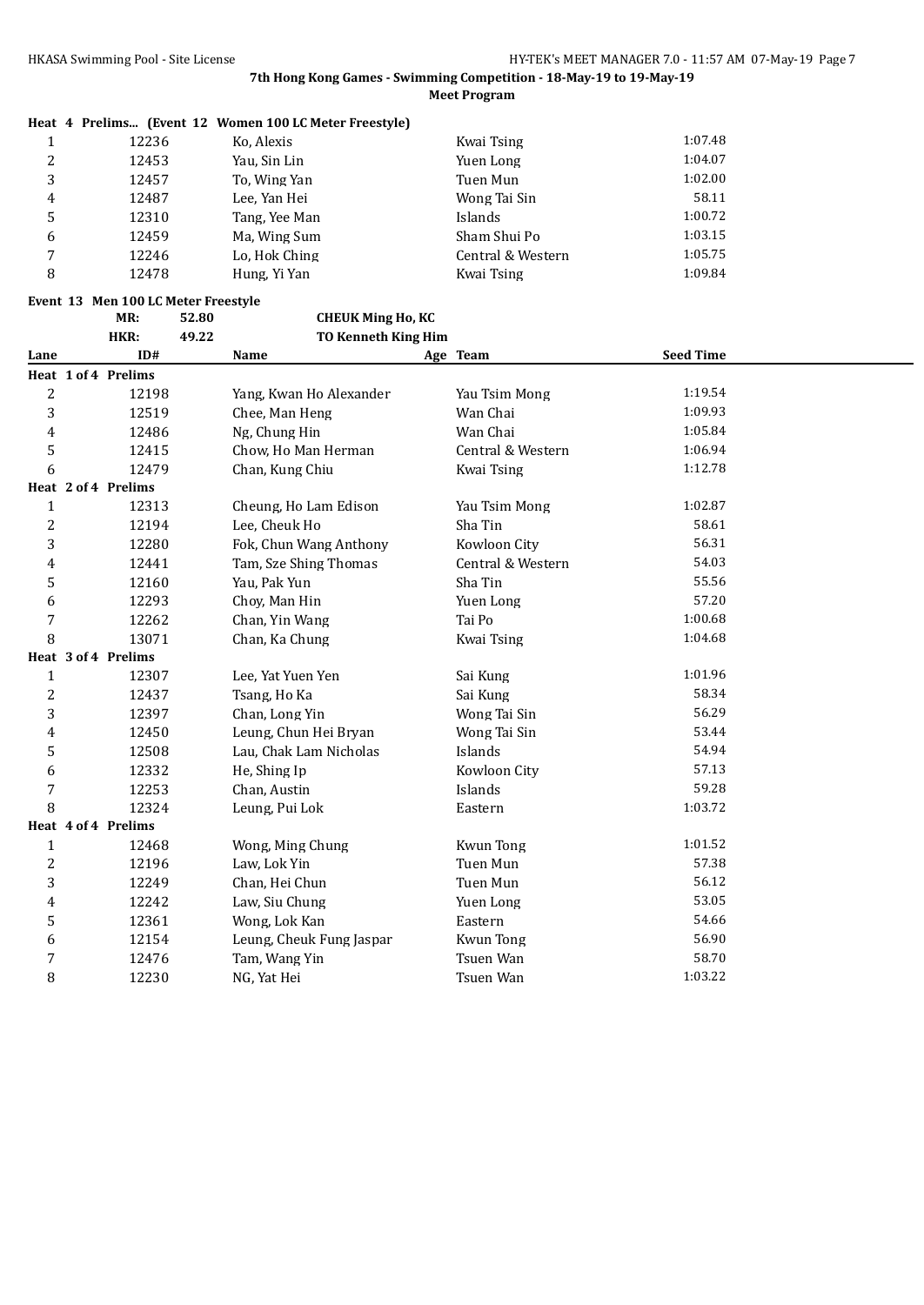|                  |     | Event 14 Women 100 LC Meter Freestyle |                     |                                   |                   |                  |  |
|------------------|-----|---------------------------------------|---------------------|-----------------------------------|-------------------|------------------|--|
|                  |     | MR:                                   | 59.32               | TANG Tsoi Lam Katii, S            |                   |                  |  |
|                  |     | HKR:                                  | 53.59               | <b>HAUGHEY Siobhan Bernadette</b> |                   |                  |  |
| Lane             |     | ID#                                   |                     | Name                              | Age Team          | <b>Seed Time</b> |  |
|                  |     | Heat 1 of 1 Timed Finals              |                     |                                   |                   |                  |  |
| $\boldsymbol{2}$ |     | F <sub>05</sub>                       |                     | Cheng, Yuen Ki Natalie            | Hksapid           | 1:14.57          |  |
| $\sqrt{3}$       |     | F03                                   |                     | Chan, Yui Lam                     | Hksapid           | 1:09.40          |  |
| $\overline{4}$   |     | F01                                   |                     | Cheong, Sui Kei                   | Hksapid           | 1:07.71          |  |
| 5                |     | F <sub>02</sub>                       |                     | Tse, Lam Yan Karen                | Hksapid           | 1:08.29          |  |
| 6                |     | F <sub>04</sub>                       |                     | Cheung, Ho Ying                   | Hksapid           | 1:10.11          |  |
|                  |     | Event 15 Men 100 LC Meter Freestyle   |                     |                                   |                   |                  |  |
|                  |     | MR:                                   | 52.80               | <b>CHEUK Ming Ho, KC</b>          |                   |                  |  |
|                  |     | HKR:                                  | 49.22               | <b>TO Kenneth King Him</b>        |                   |                  |  |
| Lane             |     | ID#                                   |                     | Name                              | Age Team          | <b>Seed Time</b> |  |
|                  |     | Heat 1 of 1 Timed Finals              |                     |                                   |                   |                  |  |
| $\mathbf{1}$     |     | M07                                   |                     | Wong, Sze Lut Daniel              | Hksapid           | 1:07.18          |  |
| $\overline{c}$   |     | M05                                   |                     | Lee, Pak Him                      | Hksapid           | 1:02.75          |  |
| 3                |     | M03                                   |                     | Hui, Ka Chun                      | Hksapid           | 58.90            |  |
| 4                |     | M01                                   |                     | Tang, Wai Lok                     | Hksapid           | 55.50            |  |
| 5                |     | M <sub>02</sub>                       |                     | Wong, Hon Yin                     | Hksapid           | 58.83            |  |
| 6                |     | M <sub>04</sub>                       |                     | Chan, Long Tin                    | Hksapid           | 59.20            |  |
| 7                |     | M06                                   |                     | Kwok, Chiu Kwan                   | Hksapid           | 1:04.85          |  |
| 8                | M08 |                                       | Tam, Wai Yau Eisuke | Hksapid                           | 1:07.34           |                  |  |
|                  |     | Event 16 Women 200 LC Meter IM        |                     |                                   |                   |                  |  |
|                  |     | MR:                                   | 2:23.01             | <b>WONG Yuk Yan, E</b>            |                   |                  |  |
|                  |     | HKR:                                  | 2:12.10             | <b>HAUGHEY Siobhan Bernadette</b> |                   |                  |  |
| Lane             |     | ID#                                   |                     | Name                              | Age Team          | <b>Seed Time</b> |  |
|                  |     | Heat 1 of 4 Prelims                   |                     |                                   |                   |                  |  |
| $\boldsymbol{2}$ |     | 12264                                 |                     | Leung, Wei Yan Michelle           | Central & Western | 3:14.62          |  |
| 3                |     | 12404                                 |                     | Lee, Hiu Lam Janice               | Central & Western | 3:08.13          |  |
| 4                |     | 12498                                 |                     | Sin, Sin                          | Islands           | 3:01.90          |  |
| 5                |     | 12452                                 |                     | Wong, Yat Tsun                    | Sai Kung          | 3:02.10          |  |
| 6                |     | 12173                                 |                     | Ip, Ching Yi                      | Kwai Tsing        | 3:09.59          |  |
|                  |     | Heat 2 of 4 Prelims                   |                     |                                   |                   |                  |  |
| 1                |     | 12284                                 |                     | Wong, Nga Ki                      | Tsuen Wan         | 2:57.22          |  |
| 2                |     | 12300                                 |                     | Lau, Hazel                        | Yau Tsim Mong     | 2:36.88          |  |
| 3                |     | 12258                                 |                     | Li, Hang Fung Hannah              | Yuen Long         | 2:33.73          |  |
| 4                |     | 12214                                 |                     | Wong, Yuk Yan                     | Eastern           | 2:25.97          |  |
| 5                |     | 12388                                 |                     | Wong, Po Yin                      | Southern          | 2:30.78          |  |
| 6                |     | 12257                                 |                     | Leung, Ching In                   | Yuen Long         | 2:34.42          |  |
| 7                |     | 12421                                 |                     | Leung, Sylvia                     | <b>Kwun Tong</b>  | 2:45.64          |  |
| 8                |     | 12226                                 |                     | Wong, Suet Wing                   | North             | 3:01.73          |  |
|                  |     | Heat 3 of 4 Prelims                   |                     |                                   |                   |                  |  |
| $\mathbf{1}$     |     | 12184                                 |                     | Cheung, Nga Yin Jodie             | <b>Kwai Tsing</b> | 2:51.43          |  |
| $\overline{c}$   |     | 12148                                 |                     | Yu, Tsz Wing                      | Wong Tai Sin      | 2:36.78          |  |
| 3                |     | 12340                                 |                     | Hung, Lok Ching                   | Southern          | 2:33.29          |  |
| 4                |     | 12291                                 |                     | Cheng, Chloe                      | Wan Chai          | 2:23.18          |  |
| 5                |     | 12330                                 |                     | Yeung, Kei Yau Carina             | Tsuen Wan         | 2:30.51          |  |
| 6                |     | 12201                                 |                     | Cheung, Margaret                  | Wong Tai Sin      | 2:34.15          |  |

 12427 Hung, Devina Catherine Sha Tin 2:38.65 8 12212 Kwan, Yuet Yin Niki Tai Po 3:00.48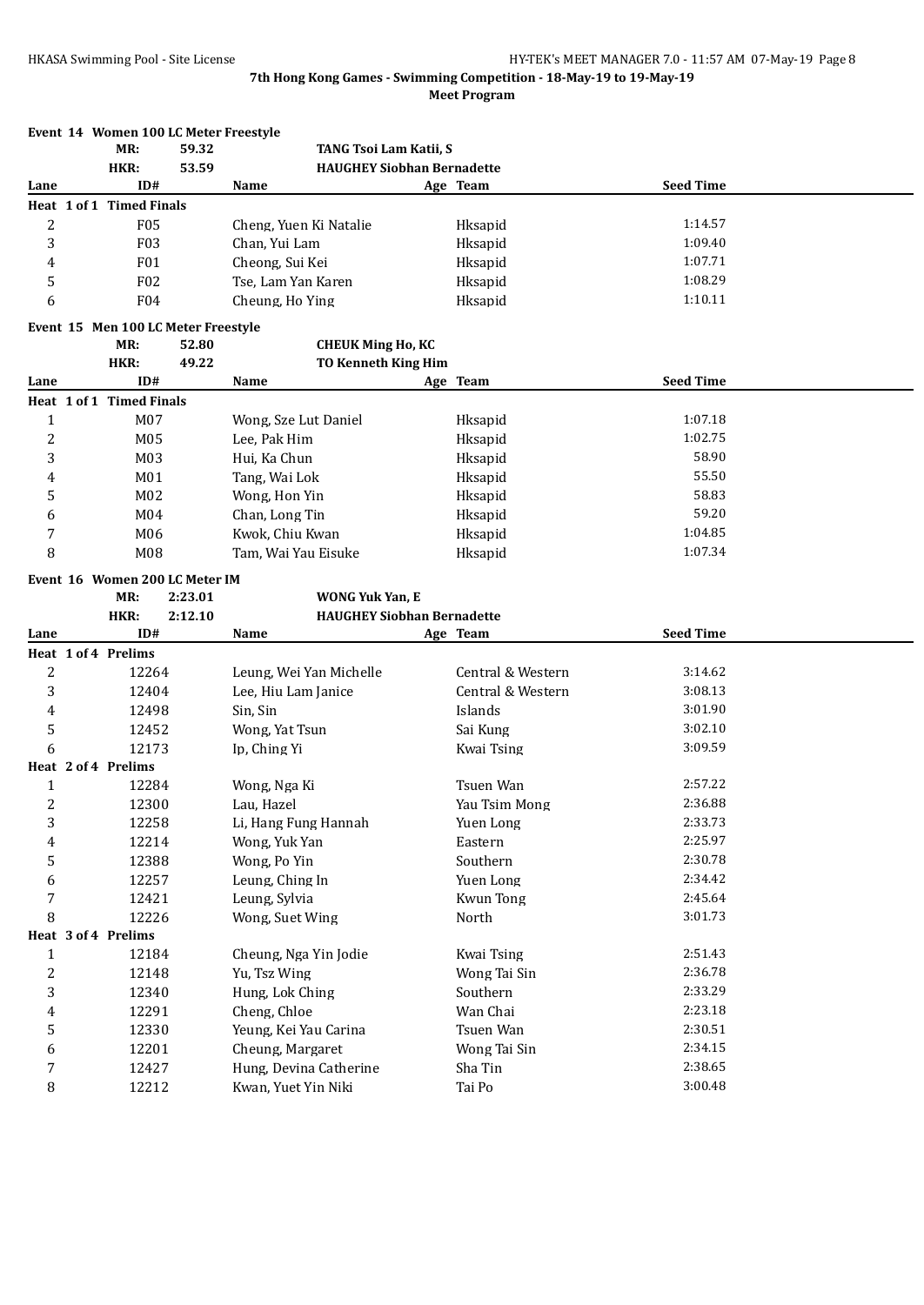$\sim$   $_{\star}$ 

 $\frac{\partial \mathbf{w}}{\partial t} = \frac{\partial \mathbf{w}}{\partial t}$ 

 $\mathcal{R}$ 

 $\epsilon$ 

# 7th Hong Kong Games - Swimming Competition - 18-May-19 to 19-May-19

|  |  | Meet Program |  |
|--|--|--------------|--|
|  |  |              |  |

|                |                              |         | Heat 4 Prelims (Event 16 Women 200 LC Meter IM) |                   |                  |  |
|----------------|------------------------------|---------|-------------------------------------------------|-------------------|------------------|--|
| $\mathbf{1}$   | 12165                        |         | Mak, Ho Yan                                     | Sham Shui Po      | 2:47.13          |  |
| $\overline{c}$ | 12447                        |         | Lam, Hiu Nam                                    | Tuen Mun          | 2:35.57          |  |
| 3              | 12329                        |         | Li, Yuet Sum Phyllis                            | Kowloon City      | 2:32.48          |  |
| $\overline{4}$ | 12171                        |         | Wong, Ching Lam                                 | Tuen Mun          | 2:20.98          |  |
| 5              | 12297                        |         | Wong, Suet Ching                                | Sai Kung          | 2:27.53          |  |
| 6              | 12483                        |         | Chan, Wing Yan Viann                            | Kowloon City      | 2:34.08          |  |
| $\overline{7}$ | 12461                        |         | Ching, Oi Ki                                    | Wan Chai          | 2:38.64          |  |
| 8              | 12505                        |         | Leung, Stefanie                                 | Kwun Tong         | 2:59.37          |  |
|                | Event 17 Men 200 LC Meter IM |         |                                                 |                   |                  |  |
|                | MR:                          | 2:11.46 | FUNG Chun Ho, SK                                |                   |                  |  |
|                | HKR:                         | 2:01.37 | <b>TO Kenneth King Him</b>                      |                   |                  |  |
| Lane           | ID#                          |         | Name                                            | Age Team          | <b>Seed Time</b> |  |
|                | Heat 1 of 4 Prelims          |         |                                                 |                   |                  |  |
| $\overline{c}$ | 12490                        |         | Li, Wai Ching Jazz                              | Tuen Mun          | 3:06.85          |  |
| 3              | 12172                        |         | Chan, Wang Hei Terence                          | Tuen Mun          | 2:47.01          |  |
| $\overline{4}$ | 12373                        |         | Ng, Philip                                      | Kowloon City      | 2:41.46          |  |
| 5              | 12319                        |         | Ma, Ka Lok                                      | Sham Shui Po      | 2:42.52          |  |
| 6              | 12215                        |         | Choy, Chung Hang                                | Eastern           | 2:59.81          |  |
|                | Heat 2 of 4 Prelims          |         |                                                 |                   |                  |  |
| $\mathbf{1}$   | 12208                        |         | Cheng, Yu Hin                                   | Tai Po            | 2:36.41          |  |
| $\overline{c}$ | 12371                        |         | Yuen, Chun Hei                                  | Kwun Tong         | 2:30.35          |  |
| 3              | 12491                        |         | Wan, Tsz Wang                                   | Yau Tsim Mong     | 2:25.45          |  |
| 4              | 12470                        |         | Chan, Yin Ban                                   | Sham Shui Po      | 2:16.37          |  |
| 5              | 12359                        |         | Chan, Chun Shek                                 | Sha Tin           | 2:20.90          |  |
| 6              | 12475                        |         | Lam, Ho Hin Vincent                             | Tsuen Wan         | 2:27.81          |  |
| 7              | 12313                        |         | Cheung, Ho Lam Edison                           | Yau Tsim Mong     | 2:33.74          |  |
| 8              | 12147                        |         | Goh, Zong Hern                                  | Wong Tai Sin      | 2:40.59          |  |
|                | Heat 3 of 4 Prelims          |         |                                                 |                   |                  |  |
| $\mathbf{1}$   | 12241                        |         | Leung, Chi Shun Anson                           | Yuen Long         | 2:35.15          |  |
| $\overline{c}$ | 12333                        |         | Yip, Ming Hei                                   | Kowloon City      | 2:29.41          |  |
| 3              | 12203                        |         | Leung, Sze Hang                                 | Sai Kung          | 2:22.70          |  |
| $\overline{4}$ | 12170                        |         | Tse, Tsz Fung                                   | Central & Western | 2:15.66          |  |
| 5              | 12431                        |         | Hung, Siu Ching Dickson                         | Kwai Tsing        | 2:20.70          |  |
| 6              | 12155                        |         | Chan, Chit Hei Roy                              | Central & Western | 2:26.47          |  |
| 7              | 12401                        |         | Wan, Chi Ho                                     | Sai Kung          | 2:32.94          |  |
| 8              | 12240                        |         | Lau, Kin Hei James                              | Wan Chai          | 2:39.52          |  |
|                | Heat 4 of 4 Prelims          |         |                                                 |                   |                  |  |
| $1\,$          | 12168                        |         | Lee, Cheuk Yiu Donald                           | Eastern           | 2:34.59          |  |
| $\overline{c}$ | 12467                        |         | Ching, Tsz Shun                                 | Kwun Tong         | 2:29.03          |  |
| 3              | 12186                        |         | Xiang, Hao Feng                                 | Southern          | 2:22.08          |  |
| $\overline{4}$ | 12177                        |         | Chan, Tsz Chiu                                  | Islands           | 2:12.97          |  |
| 5              | 12430                        |         | Tang, Chun Wing                                 | Kwai Tsing        | 2:20.18          |  |
| 6              | 12180                        |         | Lam, Man Hin Andrew                             | Tsuen Wan         | 2:26.01          |  |
| 7              | 12524                        |         | Lau, Ka Ho                                      | Yuen Long         | 2:32.40          |  |
| 8              | 12411                        |         | Cheung Spencer, Warwick Man Hei                 | Sha Tin           | 2:37.33          |  |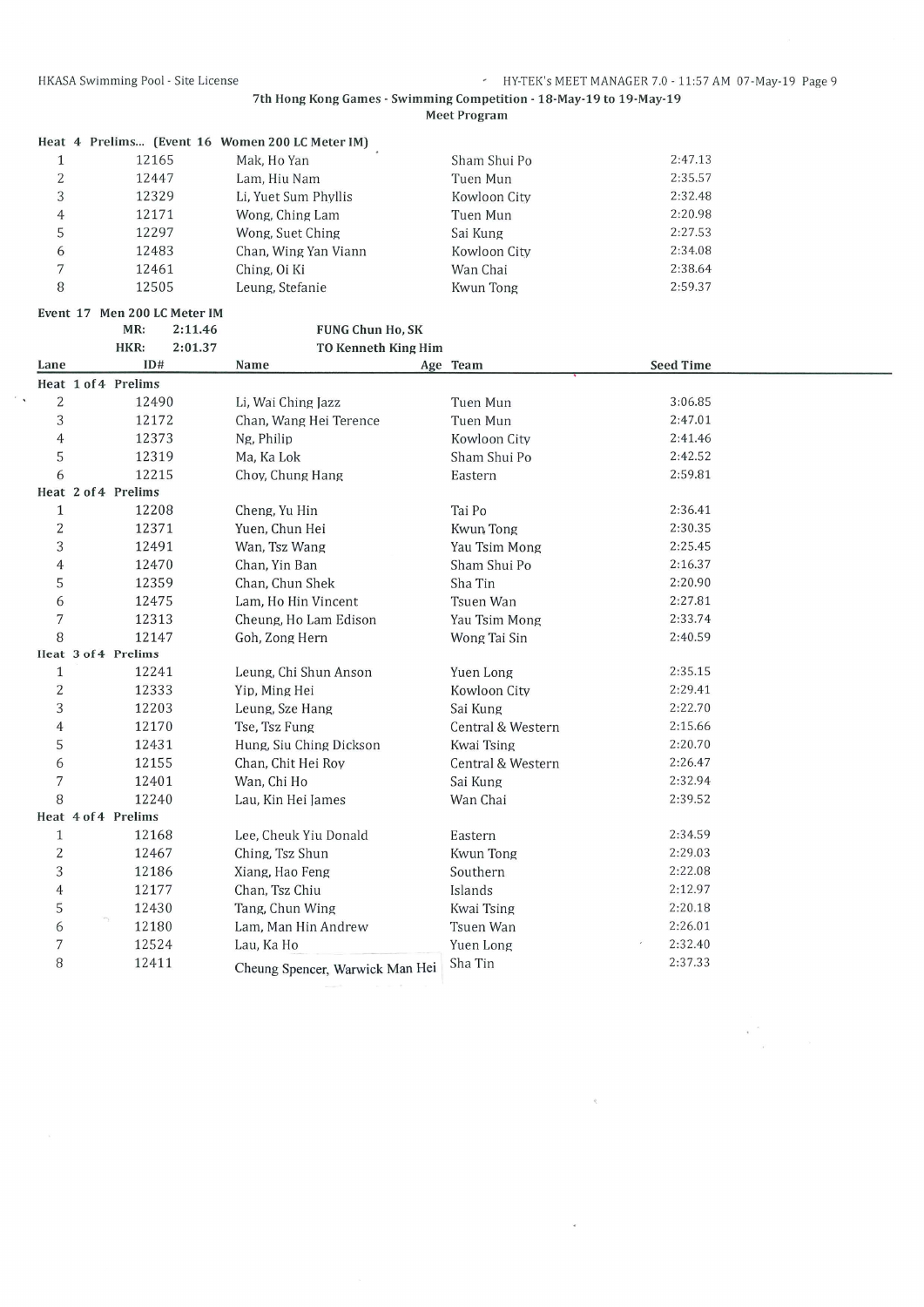#### **Event 18 Women 4x50 LC Meter Freestyle Relay**

|                | MR:                 | 1:50.05 | Tai Po            |       |                  |  |
|----------------|---------------------|---------|-------------------|-------|------------------|--|
| Lane           |                     |         | <b>Team</b>       | Relay | <b>Seed Time</b> |  |
|                | Heat 1 of 3 Prelims |         |                   |       |                  |  |
| $\overline{c}$ |                     |         | Sham Shui Po      | A     | <b>NT</b>        |  |
| 3              |                     |         | Sha Tin           | A     | <b>NT</b>        |  |
| 4              |                     |         | Kwai Tsing        | A     | <b>NT</b>        |  |
| 5              |                     |         | Central & Western | A     | <b>NT</b>        |  |
| 6              |                     |         | Southern          | A     | NT               |  |
| 7              |                     |         | Tai Po            | A     | $_{\rm NT}$      |  |
|                | Heat 2 of 3 Prelims |         |                   |       |                  |  |
| $\overline{c}$ |                     |         | Eastern           | A     | <b>NT</b>        |  |
| 3              |                     |         | Sai Kung          | A     | <b>NT</b>        |  |
| 4              |                     |         | Islands           | A     | NT               |  |
| 5              |                     |         | Yau Tsim Mong     | A     | <b>NT</b>        |  |
| 6              |                     |         | Tsuen Wan         | A     | <b>NT</b>        |  |
| 7              |                     |         | Kwun Tong         | A     | <b>NT</b>        |  |
|                | Heat 3 of 3 Prelims |         |                   |       |                  |  |
| $\overline{c}$ |                     |         | North             | A     | <b>NT</b>        |  |
| 3              |                     |         | Tuen Mun          | A     | <b>NT</b>        |  |
| 4              |                     |         | Yuen Long         | A     | <b>NT</b>        |  |
| 5              |                     |         | Wong Tai Sin      | A     | <b>NT</b>        |  |
| 6              |                     |         | Kowloon City      | A     | NT               |  |
| 7              |                     |         | Wan Chai          | A     | <b>NT</b>        |  |

# **Event 19 Men 4x50 LC Meter Freestyle Relay**

|      | MR:                 | 1:37.92 | <b>Yau Tsim Mong</b> |       |                  |  |
|------|---------------------|---------|----------------------|-------|------------------|--|
| Lane |                     |         | <b>Team</b>          | Relay | <b>Seed Time</b> |  |
|      | Heat 1 of 3 Prelims |         |                      |       |                  |  |
| 2    |                     |         | Southern             | A     | <b>NT</b>        |  |
| 3    |                     |         | Sham Shui Po         | A     | NT               |  |
| 4    |                     |         | Eastern              | A     | <b>NT</b>        |  |
| 5    |                     |         | Central & Western    | A     | <b>NT</b>        |  |
| 6    |                     |         | Tuen Mun             | A     | <b>NT</b>        |  |
| 7    |                     |         | Kowloon City         | A     | NT               |  |
|      | Heat 2 of 3 Prelims |         |                      |       |                  |  |
| 2    |                     |         | Islands              | A     | NT               |  |
| 3    |                     |         | Tai Po               | A     | <b>NT</b>        |  |
| 4    |                     |         | Kwai Tsing           | A     | <b>NT</b>        |  |
| 5    |                     |         | Tsuen Wan            | A     | <b>NT</b>        |  |
| 6    |                     |         | Kwun Tong            | A     | <b>NT</b>        |  |
|      |                     |         | Sai Kung             | A     | <b>NT</b>        |  |
|      | Heat 3 of 3 Prelims |         |                      |       |                  |  |
| 2    |                     |         | Sha Tin              | A     | <b>NT</b>        |  |
| 3    |                     |         | North                | A     | <b>NT</b>        |  |
| 4    |                     |         | Yau Tsim Mong        | A     | <b>NT</b>        |  |
| 5    |                     |         | Wan Chai             | A     | <b>NT</b>        |  |
| 6    |                     |         | Yuen Long            | A     | <b>NT</b>        |  |
|      |                     |         | Wong Tai Sin         | A     | <b>NT</b>        |  |
|      |                     |         |                      |       |                  |  |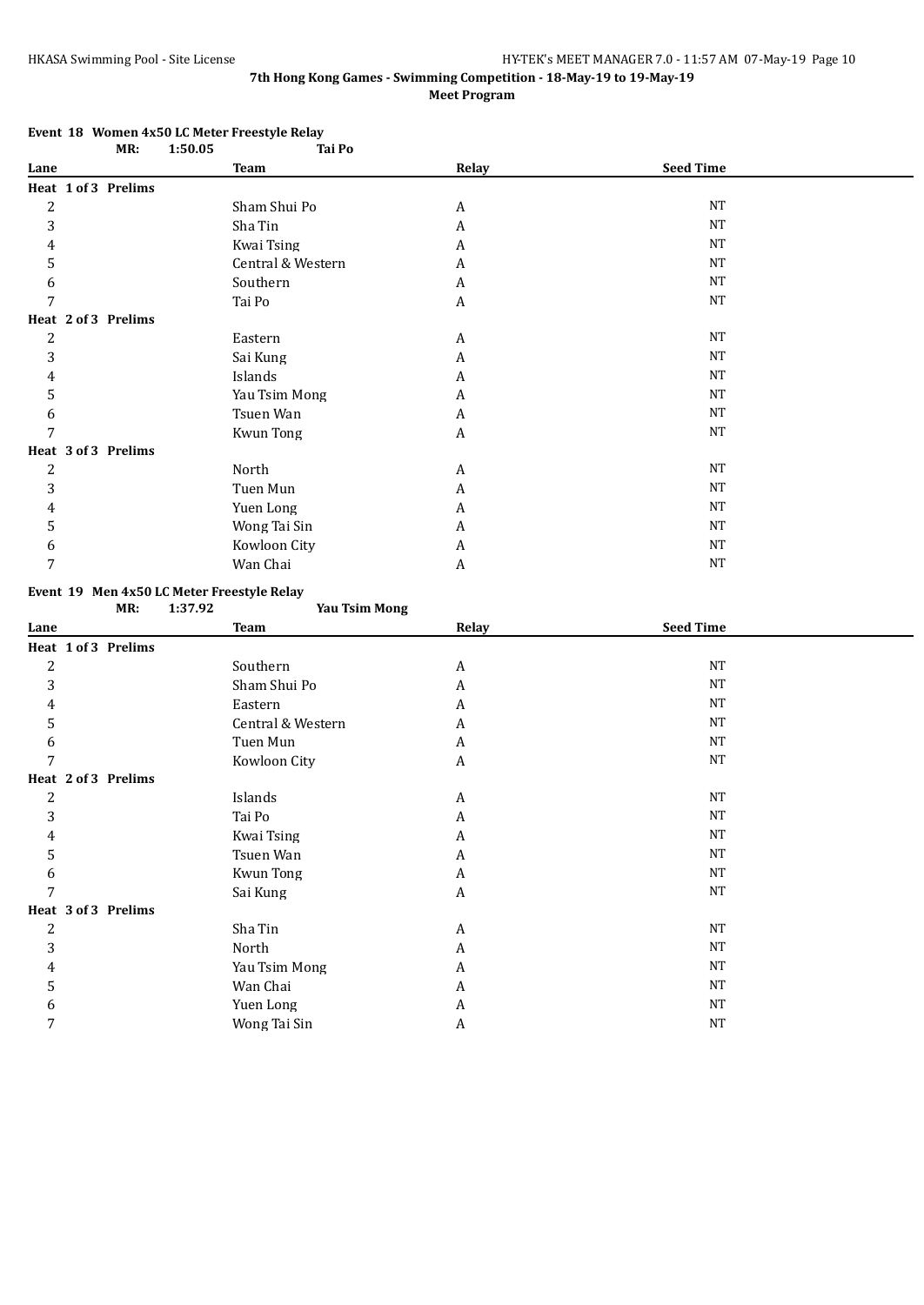|                         |       |                     | Event 20 Women 200 LC Meter Butterfly |                                        |                                    |                          |                  |  |
|-------------------------|-------|---------------------|---------------------------------------|----------------------------------------|------------------------------------|--------------------------|------------------|--|
|                         |       | MR:                 | 2:20.46                               | <b>CHAN Tsz Ching, E</b>               |                                    |                          |                  |  |
|                         |       | HKR:                | 2:13.91                               | <b>NAM Carmen</b>                      |                                    |                          |                  |  |
| Lane                    |       | ID#                 |                                       | Name                                   |                                    | Age Team                 | <b>Seed Time</b> |  |
|                         |       | Heat 1 of 2 Prelims |                                       |                                        |                                    |                          |                  |  |
| $\boldsymbol{2}$        |       | 12343               |                                       | Leung, Hiu Lam                         |                                    | Tuen Mun                 | 3:18.12          |  |
| 3                       |       | 12388               |                                       | Wong, Po Yin                           |                                    | Southern                 | 2:37.97          |  |
| $\overline{\mathbf{4}}$ |       | 12464               |                                       | Tam, Suet Ying                         |                                    | Eastern                  | 2:27.40          |  |
| 5                       |       | 12188               |                                       | Chan, Lok Wai                          |                                    | Wan Chai                 | 2:32.38          |  |
| 6                       |       | 12239               |                                       | Hui, Choi Yan                          |                                    | Kowloon City             | 2:52.48          |  |
|                         |       | Heat 2 of 2 Prelims |                                       |                                        |                                    |                          |                  |  |
| 2                       |       | 12173               |                                       | Ip, Ching Yi                           |                                    | <b>Kwai Tsing</b>        | 3:16.68          |  |
| 3                       |       | 12275               |                                       | Wong, Hoi Wai                          |                                    | Tuen Mun                 | 2:32.93          |  |
| $\overline{\mathbf{4}}$ |       | 12187               |                                       | Lam, Cheuk Ue Natalie                  |                                    | Kowloon City             | 2:26.54          |  |
| 5                       |       | 12378               |                                       | Tam, Cheuk Kiu                         |                                    | Sha Tin                  | 2:30.77          |  |
| 6                       |       | 12245               |                                       | Lau, Sze Wan                           |                                    | Wong Tai Sin             | 2:46.81          |  |
|                         |       |                     | Event 21 Men 200 LC Meter Butterfly   |                                        |                                    |                          |                  |  |
|                         |       | MR:                 | 2:07.76                               |                                        | <b>LEE Chong Zheng Pete, CW</b>    |                          |                  |  |
|                         |       | HKR:                | 2:00.43                               |                                        | <b>LIM Nicholas Owen Zhaoguang</b> |                          |                  |  |
| Lane                    |       | ID#                 |                                       | Name                                   |                                    | Age Team                 | <b>Seed Time</b> |  |
|                         |       | Heat 1 of 3 Prelims |                                       |                                        |                                    |                          |                  |  |
| 2                       |       | 12373               |                                       | Ng, Philip                             |                                    | Kowloon City             | 2:47.87          |  |
| 3                       |       | 12364               |                                       | Tsang, Tsz Ho                          |                                    | Eastern                  | 2:21.15          |  |
| 4                       |       | 12318               |                                       | Chan, Pak Hin                          |                                    | Sham Shui Po             | 2:11.04          |  |
| 5                       | 12295 |                     |                                       | Tsang, Ho Yan                          |                                    | Sai Kung                 | 2:17.07          |  |
| 6                       |       | 12339               |                                       | Kwok, Po Kit Jansen                    |                                    | Yuen Long                | 2:29.12          |  |
| 7                       |       | 12338               |                                       | Lam, Chun Kit                          |                                    | Tuen Mun                 | 3:18.67          |  |
|                         |       | Heat 2 of 3 Prelims |                                       |                                        |                                    |                          |                  |  |
| 2                       |       | 12401               |                                       | Wan, Chi Ho                            |                                    | Sai Kung                 | 2:29.83          |  |
| 3                       |       | 12402               |                                       | Li, Chun Yin Jason                     |                                    | North                    | 2:20.98          |  |
| 4                       |       | 12192               |                                       | Chung, Hau Yin Howard                  |                                    | Wong Tai Sin             | 2:10.38          |  |
| 5                       |       | 12218               |                                       | Chan, Tsun Hin                         |                                    | Sham Shui Po             | 2:15.12          |  |
| 6                       |       | 12391               |                                       | Lam, Tsz Him                           |                                    | Central & Western        | 2:28.16          |  |
| 7                       |       | 12344               |                                       | Chan, Tsz Lok                          |                                    | Tuen Mun                 | 2:54.83          |  |
|                         |       | Heat 3 of 3 Prelims |                                       |                                        |                                    |                          |                  |  |
| 2                       |       | 12241               |                                       | Leung, Chi Shun Anson                  |                                    | Yuen Long                | 2:29.23          |  |
| 3                       |       | 12475               |                                       | Lam, Ho Hin Vincent                    |                                    | Tsuen Wan                | 2:20.26          |  |
| 4                       |       | 12462               |                                       | Chan, James Gavin                      |                                    | Eastern                  | 2:07.09          |  |
| 5                       |       | 12396               |                                       | Pang, Ho Kiu Holdee                    |                                    | Yau Tsim Mong            | 2:12.21          |  |
| 6                       |       | 12398               |                                       | Cheung, Chun Wang                      |                                    | Wong Tai Sin             | 2:26.11          |  |
| 7                       |       | 12156               |                                       | Wan, Yilun Peter                       |                                    | Central & Western        | 2:48.93          |  |
|                         |       |                     |                                       |                                        |                                    |                          |                  |  |
|                         |       |                     |                                       | Event 22 Women 200 LC Meter Backstroke |                                    |                          |                  |  |
|                         |       | MR:                 | 2:21.66                               |                                        | WAN Ching Man Andrea, KC           |                          |                  |  |
| Lane                    |       | HKR:<br>ID#         | 2:09.33                               | <b>LAU Yin Yan Claudia</b><br>Name     |                                    | Age Team                 | <b>Seed Time</b> |  |
|                         |       |                     |                                       |                                        |                                    |                          |                  |  |
|                         |       | Heat 1 of 2 Prelims |                                       |                                        |                                    |                          | 3:29.26          |  |
| 2<br>3                  |       | 12403<br>12300      |                                       | Chu, Chi Ling                          |                                    | Islands                  | 2:43.02          |  |
|                         |       | 12159               |                                       | Lau, Hazel<br>Ho, Pui Chi              |                                    | Yau Tsim Mong<br>Tai Po  | 2:32.74          |  |
| 4                       |       |                     |                                       |                                        |                                    |                          | 2:41.19          |  |
| 5<br>6                  |       | 12239<br>12418      |                                       | Hui, Choi Yan<br>Ho, Tsoi Yin          |                                    | Kowloon City<br>Tuen Mun | 2:59.56          |  |
|                         |       |                     |                                       |                                        |                                    |                          |                  |  |

6 12418 Ho, Tsoi Yin Tuen Mun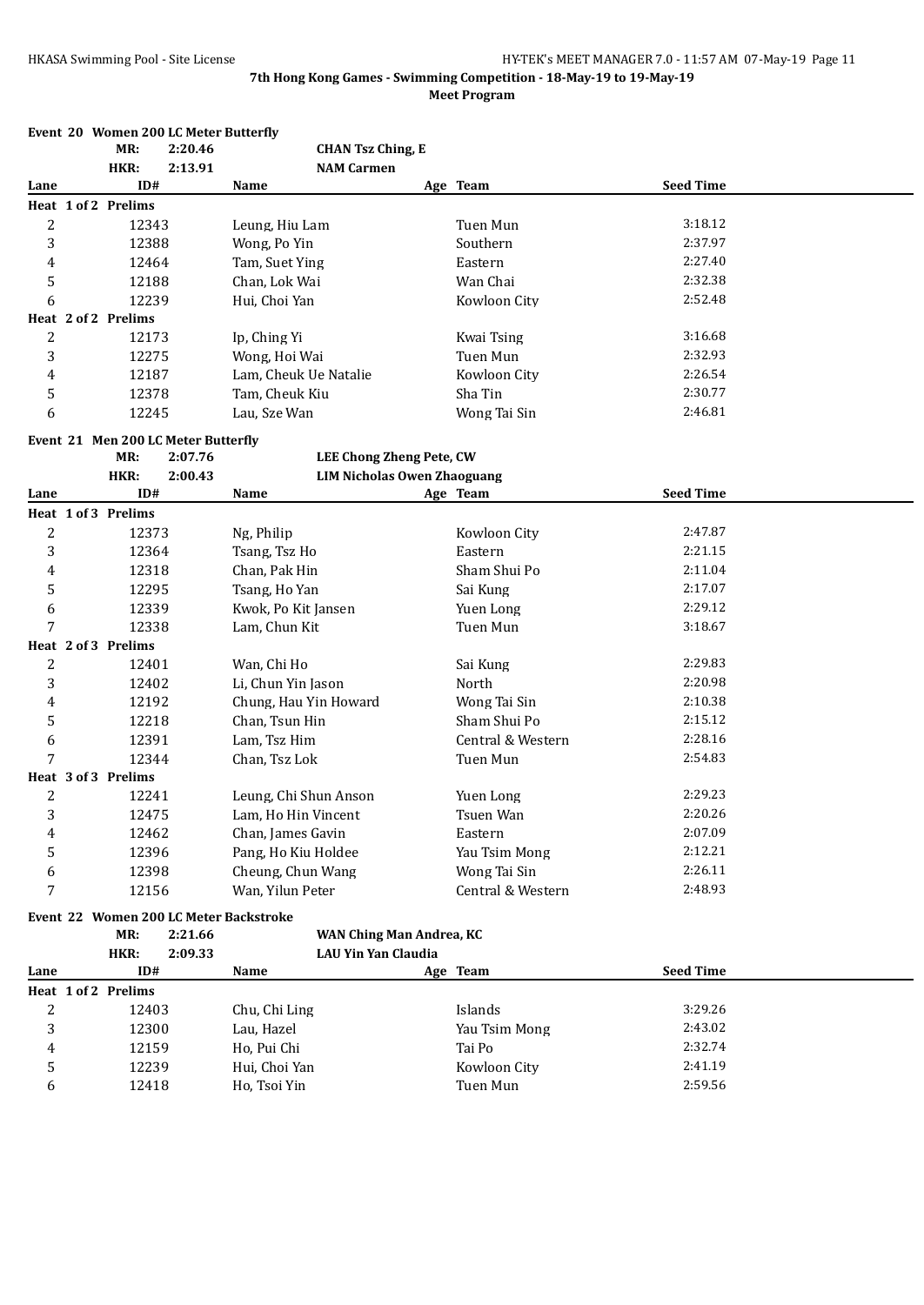|   |       | Heat 2 Prelims (Event 22 Women 200 LC Meter Backstroke) |              |         |
|---|-------|---------------------------------------------------------|--------------|---------|
| 2 | 12140 | Ko, Cho Kiu                                             | Tuen Mun     | 3:03.98 |
| 3 | 12423 | Cheng, Yan Ching                                        | Yuen Long    | 2:41.32 |
| 4 | 12288 | Cheng, Jessica Chloe                                    | Kowloon City | 2:21.46 |
| 5 | 12474 | Chan, Hiu Tung Annabel                                  | Sha Tin      | 2:40.06 |
| 6 | 12399 | Lau. Sze Yuet                                           | Wong Tai Sin | 2:56.24 |

**Event 23 Men 200 LC Meter Backstroke**<br>MR: 2:12.06

|                | MR:                 | 2:12.06 | LAM Chun Fai, S          |              |                  |  |  |
|----------------|---------------------|---------|--------------------------|--------------|------------------|--|--|
|                | HKR:                | 2:05.47 | <b>Alex FONG Lik-sun</b> |              |                  |  |  |
| Lane           | ID#                 | Name    |                          | Age Team     | <b>Seed Time</b> |  |  |
|                | Heat 1 of 3 Prelims |         |                          |              |                  |  |  |
| $\overline{c}$ | 12480               |         | Cheung, Ching Long       | Kwai Tsing   | 2:37.28          |  |  |
| 3              | 12278               |         | Cheng, Yuan Andrew       | Islands      | 2:25.80          |  |  |
| 4              | 12416               |         | Yuk, Shing Chi           | Eastern      | 2:10.03          |  |  |
| 5              | 12432               |         | Leung, Lok Him           | Kowloon City | 2:21.56          |  |  |
| 6              | 12376               |         | Ho, Cyrus                | Sha Tin      | 2:31.02          |  |  |
| 7              | 12422               |         | Fung, Chun Ki            | Sai Kung     | 2:39.90          |  |  |
|                | Heat 2 of 3 Prelims |         |                          |              |                  |  |  |
| 1              | 12176               |         | Lai, Hong Kit            | Tsuen Wan    | 2:58.03          |  |  |
| 2              | 12172               |         | Chan, Wang Hei Terence   | Tuen Mun     | 2:33.06          |  |  |
| 3              | 12430               |         | Tang, Chun Wing          | Kwai Tsing   | 2:22.98          |  |  |
| 4              | 12177               |         | Chan, Tsz Chiu           | Islands      | 2:10.01          |  |  |
| 5              | 12466               |         | Lu, Pat Fan              | Tuen Mun     | 2:21.46          |  |  |
| 6              | 12477               |         | Leung, Lok Man           | Tsuen Wan    | 2:30.80          |  |  |
| 7              | 12526               |         | Lau, Chi To              | Yuen Long    | 2:37.83          |  |  |
|                | Heat 3 of 3 Prelims |         |                          |              |                  |  |  |
| 1              | 12209               |         | Yip, Shun Kit            | Tai Po       | 2:56.30          |  |  |
| $\overline{c}$ | 12374               |         | Leung, Chun Yin          | Kowloon City | 2:32.54          |  |  |
| 3              | 12364               |         | Tsang, Tsz Ho            | Eastern      | 2:21.98          |  |  |
| 4              | 12425               |         | Ng, Cheuk Yin            | Sha Tin      | 2:06.55          |  |  |
| 5              | 12470               |         | Chan, Yin Ban            | Sham Shui Po | 2:18.30          |  |  |
| 6              | 12166               |         | Chung, Yu Jing           | Wan Chai     | 2:26.26          |  |  |
| 7              | 12292               |         | Tam, Ngo Tin Sammy       | Yuen Long    | 2:37.82          |  |  |

# **Event 24 Women 200 LC Meter Breaststroke**

**MR: 2:37.95 IP Rainbow, KC**

|      | HKR:                | 2:27.96 | <b>KONG Yvette Man Yi</b> |                   |                  |  |
|------|---------------------|---------|---------------------------|-------------------|------------------|--|
| Lane | ID#                 |         | Name                      | Age Team          | <b>Seed Time</b> |  |
|      | Heat 1 of 3 Prelims |         |                           |                   |                  |  |
| 2    | 12350               |         | Chan, Hau Ching           | North             | 3:23.05          |  |
| 3    | 12443               |         | Lui, Wing Lam             | Sha Tin           | 2:55.11          |  |
| 4    | 12143               |         | Lam, Hiu Wai              | Tuen Mun          | 2:42.57          |  |
| 5    | 12366               |         | Lau, Yui Sze              | Tuen Mun          | 2:49.20          |  |
| 6    | 12355               |         | Kwan, Wai Lok             | Yuen Long         | 3:05.42          |  |
| 7    | 12404               |         | Lee, Hiu Lam Janice       | Central & Western | 3:37.94          |  |
|      | Heat 2 of 3 Prelims |         |                           |                   |                  |  |
| 2    | 12284               |         | Wong, Nga Ki              | Tsuen Wan         | 3:19.18          |  |
| 3    | 12341               |         | Lam, Oi In Peri           | Wong Tai Sin      | 2:53.00          |  |
| 4    | 12304               |         | Hui, Ka Ling              | Yau Tsim Mong     | 2:42.36          |  |
| 5    | 12237               |         | Cheung, Wing Yan          | Kowloon City      | 2:42.94          |  |
| 6    | 12419               |         | Yim, Ying Oi Kelly        | Kwai Tsing        | 3:04.03          |  |
| 7    | 12312               |         | Cheung, Man Yiu           | Yuen Long         | 3:34.93          |  |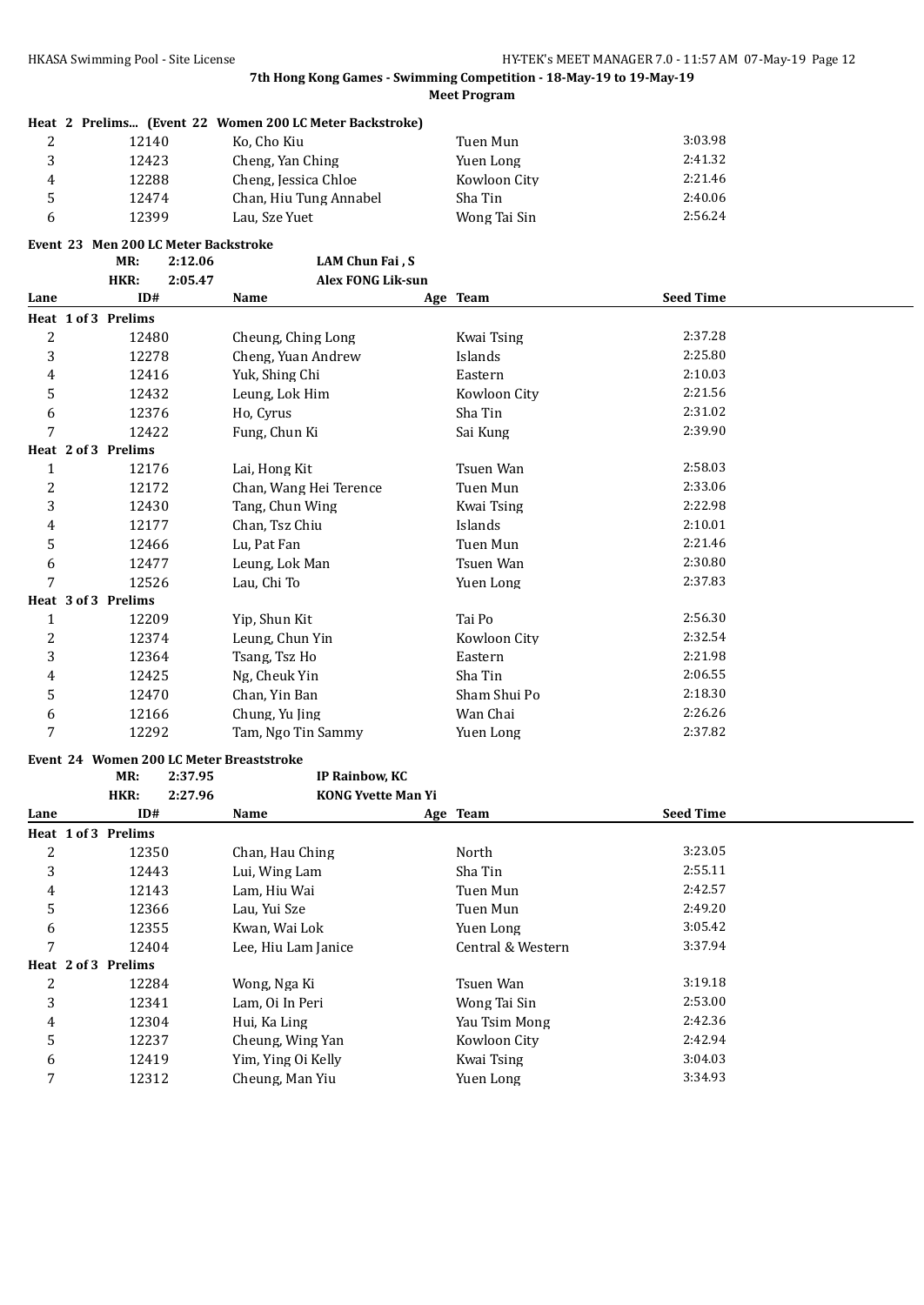|  |  | Heat 3 Prelims (Event 24 Women 200 LC Meter Breaststroke) |  |
|--|--|-----------------------------------------------------------|--|
|  |  |                                                           |  |

|   | 12325 | Chung, Ka Yee        | Eastern           | 3:16.41 |
|---|-------|----------------------|-------------------|---------|
|   | 12503 | Lau, Tsz Ching Jaime | Kwai Tsing        | 2:52.28 |
| 4 | 12291 | Cheng, Chloe         | Wan Chai          | 2:42.25 |
|   | 12387 | So, Reenie           | Sai Kung          | 2:42.59 |
| 6 | 12360 | Ip. Ka Wei Katherine | Central & Western | 3:00.82 |
|   | 12375 | So, Ching Ka         | Kowloon City      | 3:24.89 |

#### **Event 25 Men 200 LC Meter Breaststroke**

**MR: 2:20.61 Wong Beson, KC HKR: 2:15.34 NG Michael Yu Hin Lane ID# Name Age Team Seed Time Heat 1 of 4 Prelims** 3 12279 Sin, Cheuk Kei **Islands** 3:19.12 12181 Lee, Chun Yin Tsuen Wan 2:58.56 5 12303 Ling, Tsz Wai Yau Tsim Mong 3:04.76 12157 Kwok, King Him Tai Po 3:36.53 **Heat 2 of 4 Prelims** 12296 Lai, Wai Tsan Sai Kung 2:48.66 12371 Yuen, Chun Hei Kwun Tong 2:41.22 12222 Lau, Yui Hin Tuen Mun 2:33.39 12287 Leung, Ho Wai Kwai Tsing 2:28.91 12234 Chan, Pak Hei Kwai Tsing 2:31.99 12155 Chan, Chit Hei Roy Central & Western 2:37.47 7 12292 Tam, Ngo Tin Sammy Yuen Long Yuen Long 2:45.50 12434 Chan, Pak Sum Kowloon City 2:53.78 **Heat 3 of 4 Prelims** 12495 Tam, Man Chun Vincent North 2:47.96 2 12523 Chow, Cheuk Wing Yuen Long 2:39.47 12362 Kung, Lok Sum Sham Shui Po 2:32.24 12322 Lai, Ching Hei Wan Chai 2:24.94 5 12218 Chan, Tsun Hin Sham Shui Po 2:31.70 12502 Luk, Wing Kin Andy Eastern 2:35.11 12186 Xiang, Hao Feng Southern 2:45.35 12139 Chow, Man Tik Tuen Mun 2:51.64 **Heat 4 of 4 Prelims** 12494 Kan, Tsz Chun Sai Kung 2:47.48 12227 Sun, Kai Chun Kowloon City 2:37.52 12359 Chan, Chun Shek Sha Tin 2:32.06 12357 Yuen, Kai Ho Sha Tin 2:23.90 12408 Ng, Eson Yau Tsim Mong 2:31.47 12146 Hui, Chi Kong Matthew Wong Tai Sin 2:33.59 12274 Chan, Hei Yin Bryan Eastern 2:45.30 12345 Cheung, Ka Ming Wong Tai Sin 2:49.96

**Event 26 Women 200 LC Meter Freestyle**

**MR: 2:08.02 LEUNG Ho Ching, ST**

|      | HKR:<br>1:55.96     |                 | <b>HAUGHEY Siobhan Bernadette</b> |                  |
|------|---------------------|-----------------|-----------------------------------|------------------|
| Lane | ID#                 | <b>Name</b>     | Age Team                          | <b>Seed Time</b> |
|      | Heat 1 of 4 Prelims |                 |                                   |                  |
|      | 12351               | Chan, Hau Yung  | North                             | 2:48.01          |
|      | 12226               | Wong, Suet Wing | North                             | 2:39.31          |
| 4    | 12439               | Ho, So Wai      | Central & Western                 | 2:38.14          |
|      | 12367               | Yeung, Yee Kiu  | Tuen Mun                          | 2:38.74          |
| h    | 12403               | Chu, Chi Ling   | Islands                           | 2:47.51          |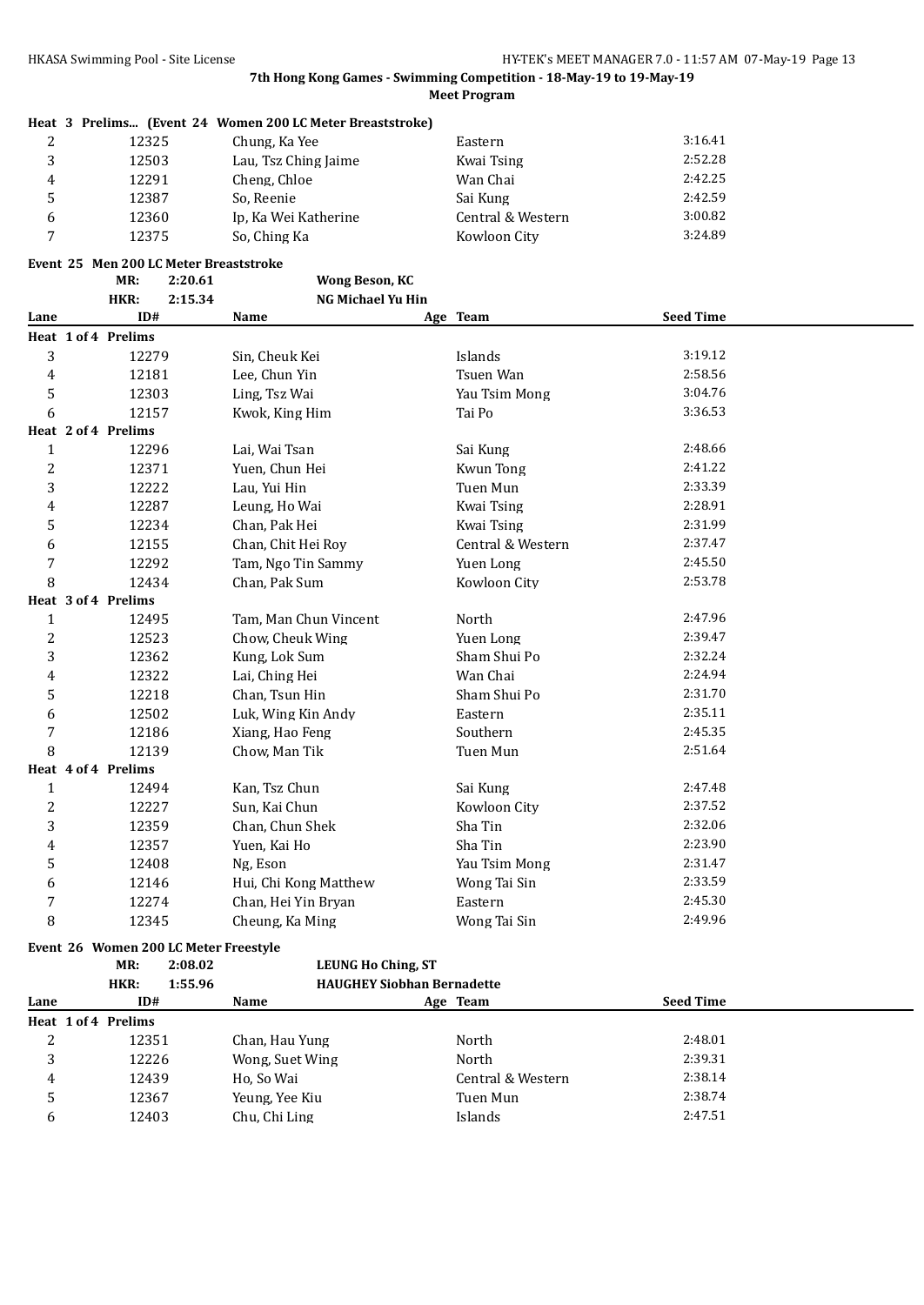|                |                     | Heat 2 Prelims (Event 26 Women 200 LC Meter Freestyle) |                   |         |
|----------------|---------------------|--------------------------------------------------------|-------------------|---------|
| 1              | 12327               | Choi, Wing Yan                                         | Sham Shui Po      | 2:31.57 |
| $\overline{c}$ | 12464               | Tam, Suet Ying                                         | Eastern           | 2:24.91 |
| 3              | 12386               | Yeung, Hin Yan                                         | Sai Kung          | 2:18.78 |
| 4              | 12340               | Hung, Lok Ching                                        | Southern          | 2:11.98 |
| 5              | 12483               | Chan, Wing Yan Viann                                   | Kowloon City      | 2:15.04 |
| 6              | 12429               | Ma, Gilaine                                            | Tsuen Wan         | 2:21.11 |
| 7              | 12509               | Yu, Wing Yin                                           | Sha Tin           | 2:27.27 |
| 8              | 12140               | Ko, Cho Kiu                                            | Tuen Mun          | 2:36.33 |
|                | Heat 3 of 4 Prelims |                                                        |                   |         |
| 1              | 12392               | Fang, Ka Ying                                          | Tsuen Wan         | 2:30.76 |
| 2              | 12381               | Chan, Lok Mei                                          | Wan Chai          | 2:22.86 |
| 3              | 12453               | Yau, Sin Lin                                           | Yuen Long         | 2:17.40 |
| 4              | 12409               | Leung, Yan Tung                                        | Tai Po            | 2:10.46 |
| 5              | 12473               | Yau, Yee Shun Hannah                                   | Kowloon City      | 2:13.73 |
| 6              | 12469               | Chan, Ashley                                           | Kwun Tong         | 2:20.47 |
| 7              | 12354               | Lai, Wan Ki                                            | Southern          | 2:27.09 |
| 8              | 12514               | Cheung, Sin Yu                                         | Kwai Tsing        | 2:33.19 |
|                | Heat 4 of 4 Prelims |                                                        |                   |         |
| $\mathbf{1}$   | 12165               | Mak, Ho Yan                                            | Sham Shui Po      | 2:29.78 |
| $\overline{c}$ | 12245               | Lau, Sze Wan                                           | Wong Tai Sin      | 2:22.03 |
| 3              | 12174               | Lo, Ho Yan                                             | Kwun Tong         | 2:16.09 |
| 4              | 12390               | Ho, Sheung Wai                                         | Wong Tai Sin      | 2:10.30 |
| 5              | 12258               | Li, Hang Fung Hannah                                   | Yuen Long         | 2:13.03 |
| 6              | 12427               | Hung, Devina Catherine                                 | Sha Tin           | 2:19.56 |
| 7              | 12521               | Ng, Yan Chee                                           | Wan Chai          | 2:26.87 |
| 8              | 12465               | Ho, So Yu                                              | Central & Western | 2:32.29 |

#### **Event 27 Men 200 LC Meter Freestyle**

**MR: 1:56.03 CHEUK Ming Ho, KC HKR: 1:49.58 WONG Kai Wai David**

|      | HNK:                | 1:49.58 | wung kal wai david       |                   |                  |  |
|------|---------------------|---------|--------------------------|-------------------|------------------|--|
| Lane | ID#                 |         | <b>Name</b>              | Age Team          | <b>Seed Time</b> |  |
|      | Heat 1 of 4 Prelims |         |                          |                   |                  |  |
| 3    | 12446               |         | Wong, Tsz Shing          | North             | 2:50.36          |  |
| 4    | 12492               |         | Kwok, Ka Hei Henry       | Wong Tai Sin      | 2:33.92          |  |
| 5    | 12158               |         | Szeto, Wing Hang Jansen  | Yau Tsim Mong     | 2:39.43          |  |
|      | Heat 2 of 4 Prelims |         |                          |                   |                  |  |
|      | 12476               |         | Tam, Wang Yin            | Tsuen Wan         | 2:21.09          |  |
| 2    | 12196               |         | Law, Lok Yin             | Tuen Mun          | 2:09.69          |  |
| 3    | 12332               |         | He, Shing Ip             | Kowloon City      | 2:04.26          |  |
| 4    | 12441               |         | Tam, Sze Shing Thomas    | Central & Western | 1:57.40          |  |
| 5    | 12170               |         | Tse, Tsz Fung            | Central & Western | 2:01.46          |  |
| 6    | 12166               |         | Chung, Yu Jing           | Wan Chai          | 2:08.15          |  |
|      | 12515               |         | Fong, Ryan               | Kowloon City      | 2:18.78          |  |
|      | Heat 3 of 4 Prelims |         |                          |                   |                  |  |
|      | 12377               |         | Chu, Kin Shing           | Sha Tin           | 2:20.25          |  |
| 2    | 12444               |         | Tang, Ho Sum             | Sha Tin           | 2:08.84          |  |
| 3    | 12431               |         | Hung, Siu Ching Dickson  | Kwai Tsing        | 2:03.72          |  |
| 4    | 12450               |         | Leung, Chun Hei Bryan    | Wong Tai Sin      | 1:57.39          |  |
| 5    | 12154               |         | Leung, Cheuk Fung Jaspar | Kwun Tong         | 2:01.44          |  |
| 6    | 12339               |         | Kwok, Po Kit Jansen      | Yuen Long         | 2:05.66          |  |
|      | 12180               |         | Lam, Man Hin Andrew      | Tsuen Wan         | 2:16.52          |  |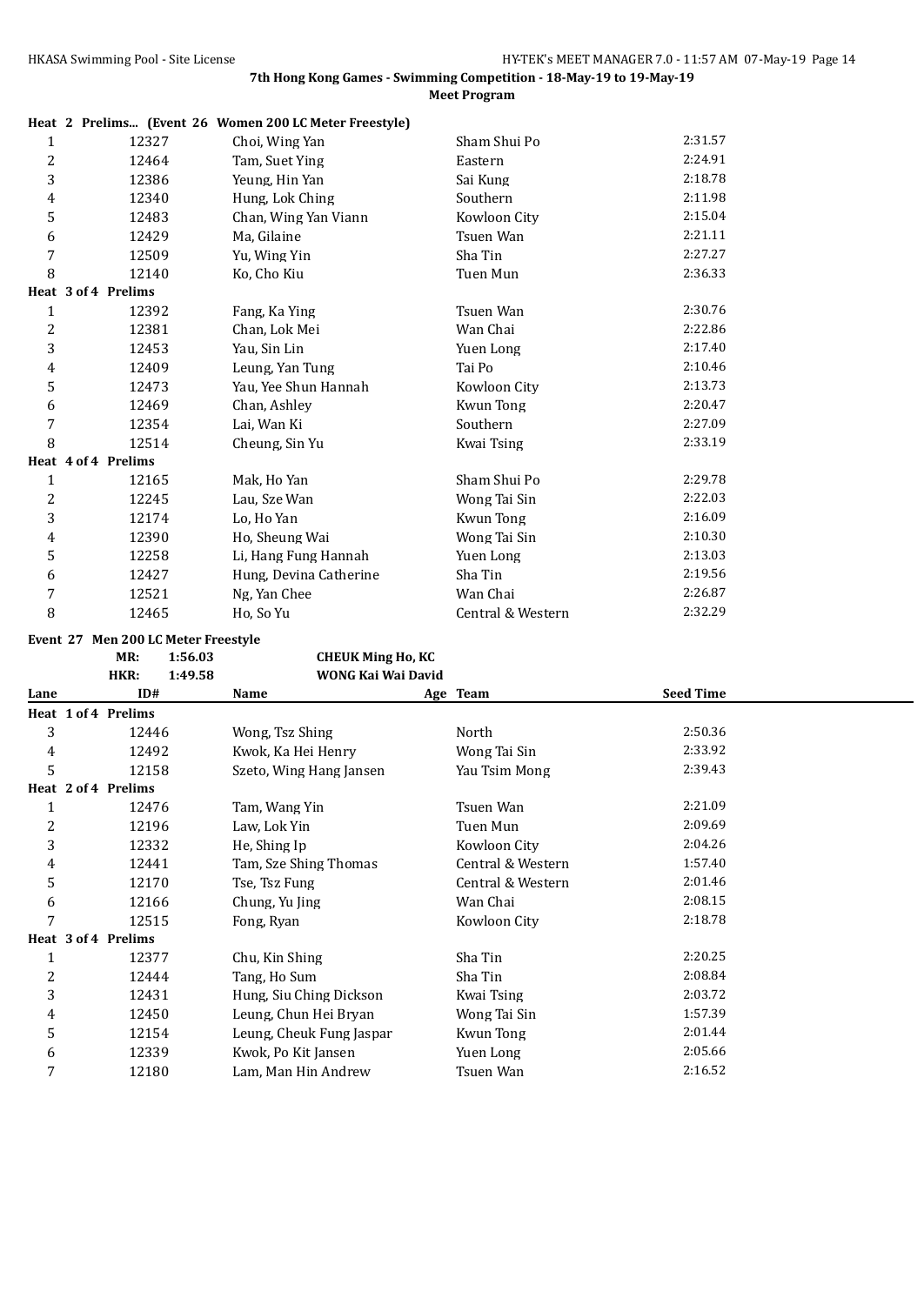|   |       | Heat 4 Prelims (Event 27 Men 200 LC Meter Freestyle) |            |         |
|---|-------|------------------------------------------------------|------------|---------|
|   | 12486 | Ng, Chung Hin                                        | Wan Chai   | 2:19.92 |
| 2 | 12293 | Choy, Man Hin                                        | Yuen Long  | 2:08.81 |
| 3 | 12249 | Chan, Hei Chun                                       | Tuen Mun   | 2:03.28 |
| 4 | 12462 | Chan, James Gavin                                    | Eastern    | 1:56.62 |
| 5 | 12272 | Chan, Chun Yip Jonathan                              | Eastern    | 2:01.27 |
| 6 | 12437 | Tsang, Ho Ka                                         | Sai Kung   | 2:04.90 |
| 7 | 12195 | Wong, Tsun Wa                                        | Kwai Tsing | 2:10.70 |
| 8 | 12468 | Wong, Ming Chung                                     | Kwun Tong  | 2:21.22 |

**Event 28 Women 50 LC Meter Butterfly<br>MR:** 28.04

**MR: 28.04 KAN Cheuk Tung, TP**

|                | HKR:                | 26.66 | <b>Hannah WILSON</b>    |                   |                  |  |
|----------------|---------------------|-------|-------------------------|-------------------|------------------|--|
| Lane           | ID#                 |       | Name                    | Age Team          | <b>Seed Time</b> |  |
|                | Heat 1 of 4 Prelims |       |                         |                   |                  |  |
| 3              | 12351               |       | Chan, Hau Yung          | North             | 37.59            |  |
| 4              | 12520               |       | Ching, Wan Yui Theodora | Wan Chai          | 36.03            |  |
| 5              | 12221               |       | Wong, Wing Tung         | Eastern           | 36.58            |  |
|                | Heat 2 of 4 Prelims |       |                         |                   |                  |  |
| $\mathbf{1}$   | 12184               |       | Cheung, Nga Yin Jodie   | Kwai Tsing        | 34.74            |  |
| $\overline{c}$ | 12246               |       | Lo, Hok Ching           | Central & Western | 32.12            |  |
| 3              | 12250               |       | Ho, Ching Sum Venus     | Yau Tsim Mong     | 30.32            |  |
| 4              | 12493               |       | Lui, Ho Yee Chloe       | Wong Tai Sin      | 29.35            |  |
| 5              | 12310               |       | Tang, Yee Man           | Islands           | 29.81            |  |
| 6              | 12511               |       | Ma, Gian                | Tsuen Wan         | 31.32            |  |
| 7              | 12315               |       | Hobson, Caitlin Ashley  | Islands           | 34.05            |  |
| 8              | 12204               |       | Lam, Kai Ching          | North             | 35.95            |  |
|                | Heat 3 of 4 Prelims |       |                         |                   |                  |  |
| 1              | 12142               |       | Chan, Tsz Suet          | Tuen Mun          | 34.41            |  |
| $\overline{c}$ | 12407               |       | Chan, Yin Tung          | Yuen Long         | 31.59            |  |
| 3              | 12149               |       | Chan, Ying Sen          | Wong Tai Sin      | 30.01            |  |
| 4              | 12320               |       | Wong, Wai Nam           | Sham Shui Po      | 29.04            |  |
| 5              | 12507               |       | Chan, Sum Yee           | <b>Kwun Tong</b>  | 29.64            |  |
| 6              | 12474               |       | Chan, Hiu Tung Annabel  | Sha Tin           | 30.94            |  |
| 7              | 12290               |       | Ng, Sin Ying Cheryl     | Kowloon City      | 33.84            |  |
| 8              | 12141               |       | Lam, Nga Man            | Tuen Mun          | 35.44            |  |
|                | Heat 4 of 4 Prelims |       |                         |                   |                  |  |
| $\mathbf{1}$   | 12207               |       | Lo, Man Wai             | Yuen Long         | 34.23            |  |
| $\overline{2}$ | 12261               |       | Ho, Sin Man Cherry      | Tai Po            | 31.50            |  |
| 3              | 12225               |       | Yeung, Tsoi Yuk         | <b>Kwun Tong</b>  | 29.86            |  |
| 4              | 12214               |       | Wong, Yuk Yan           | Eastern           | 28.59            |  |
| 5              | 12335               |       | Fung, Suet Ying Chloe   | Kowloon City      | 29.60            |  |
| 6              | 12235               |       | Luo, Cheuk Yi           | Kwai Tsing        | 30.83            |  |
| 7              | 12460               |       | To, Chi Shuen           | Wan Chai          | 33.01            |  |
| 8              | 12363               |       | Fong, Ching Ki          | Sham Shui Po      | 34.97            |  |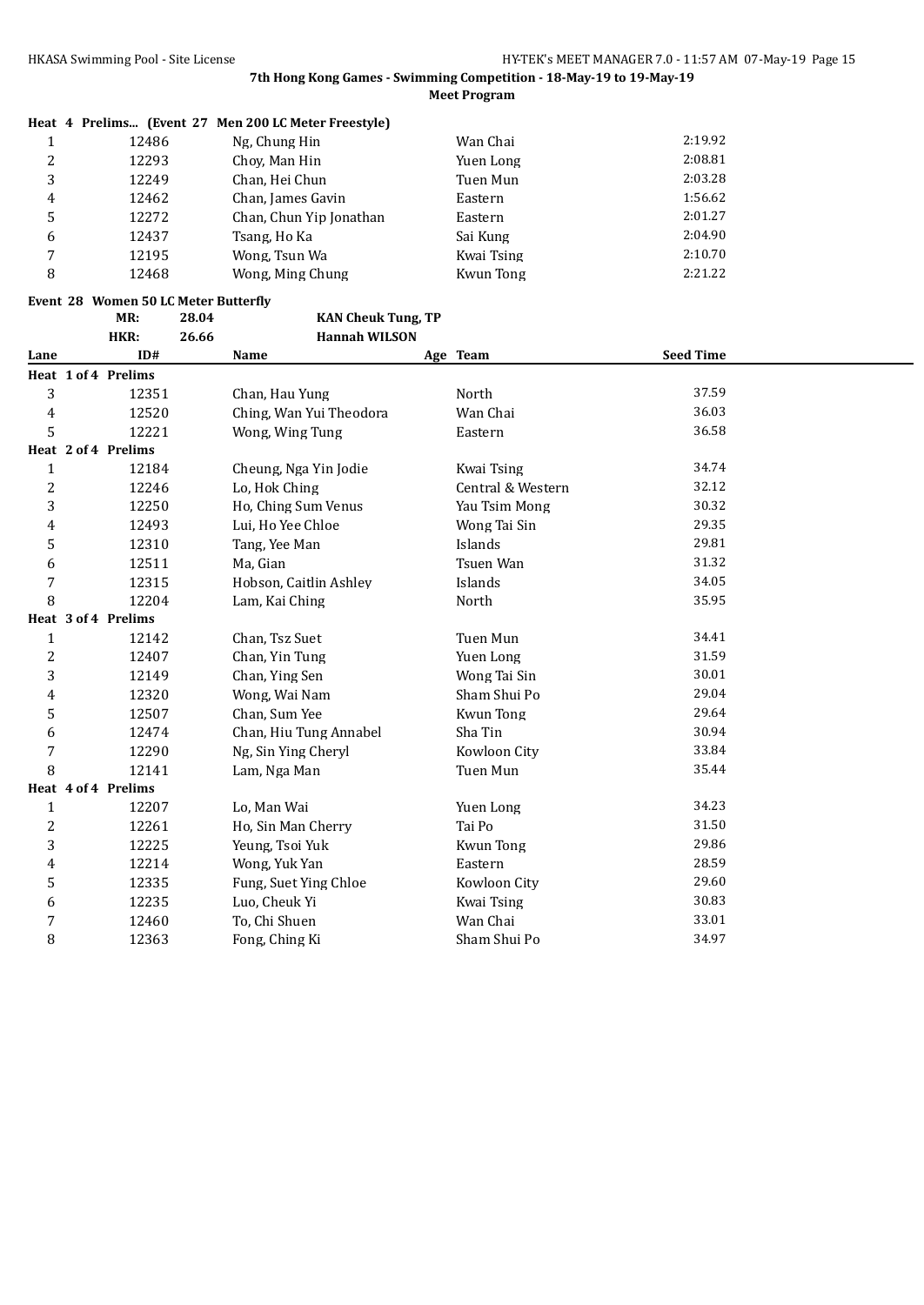|                  | Event 29 Men 50 LC Meter Butterfly    |       |                               |                   |                  |  |
|------------------|---------------------------------------|-------|-------------------------------|-------------------|------------------|--|
|                  | MR:                                   | 25.61 | WONG Ching Yin Jimmy, YL      |                   |                  |  |
| Lane             | HKR:<br>ID#                           | 24.12 | <b>CHEAH Geoffrey</b><br>Name | Age Team          | <b>Seed Time</b> |  |
|                  | Heat 1 of 4 Prelims                   |       |                               |                   |                  |  |
| $\mathbf 1$      | 12463                                 |       | Wong, Tsz Hang Ethan          | Eastern           | 37.47            |  |
| $\overline{c}$   | 12433                                 |       | Lee, Tsz Wun Matthew          | Kowloon City      | 34.45            |  |
| 3                | 12319                                 |       | Ma, Ka Lok                    | Sham Shui Po      | 32.32            |  |
| $\overline{4}$   | 12152                                 |       | Lau, Tsz Hong                 | Islands           | 31.83            |  |
| 5                | 12220                                 |       | Ng, Yu Hin                    | Wan Chai          | 31.91            |  |
| 6                | 12240                                 |       | Lau, Kin Hei James            | Wan Chai          | 32.58            |  |
| 7                | 12485                                 |       | Ng, Anson                     | Southern          | 35.25            |  |
|                  | Heat 2 of 4 Prelims                   |       |                               |                   |                  |  |
| $\mathbf{1}$     | 13071                                 |       | Chan, Ka Chung                | Kwai Tsing        | 29.66            |  |
| $\overline{c}$   | 12210                                 |       | Yung, Long Yin Cyrus          | Tai Po            | 28.28            |  |
| 3                | 12211                                 |       | Cheng, Cheuk Lam              | Tai Po            | 27.35            |  |
| $\overline{4}$   | 12247                                 |       | Chan, Fung Wei                | Central & Western | 26.68            |  |
| 5                | 12185                                 |       | Leung, Chun Him               | Kowloon City      | 27.01            |  |
| 6                | 12346                                 |       | Li, Hok Yee Terence           | North             | 27.90            |  |
| 7                | 12217                                 |       | Ngai, Siu Fung                | <b>Tsuen Wan</b>  | 28.71            |  |
| 8                | 12277                                 |       | Wong, Tsz Wing                | Kwun Tong         | 31.30            |  |
|                  | Heat 3 of 4 Prelims                   |       |                               |                   |                  |  |
| $\mathbf{1}$     | 12395                                 |       | Chan, Chi Chung               | Yau Tsim Mong     | 29.50            |  |
| $\overline{2}$   | 12267                                 |       | Hui, Ching Ho                 | Tuen Mun          | 28.03            |  |
| 3                | 12435                                 |       | Hui, Yiu Shun                 | Yuen Long         | 27.27            |  |
| $\overline{4}$   | 12302                                 |       | Chan, Nathan                  | Tuen Mun          | 26.46            |  |
| 5                | 12150                                 |       | Li, Tsz Yuen                  | Sai Kung          | 26.99            |  |
| 6                | 12233                                 |       | Tsang, Long Kiu               | Kwai Tsing        | 27.57            |  |
| $\overline{7}$   | 12193                                 |       | Yeung, Hoi Yau Angus          | Islands           | 28.64            |  |
| 8                | 12252                                 |       | Ho, Tak Chi                   | North             | 30.55            |  |
|                  | Heat 4 of 4 Prelims                   |       |                               |                   |                  |  |
| $\mathbf{1}$     | 12268                                 |       | Ngai, Siu Tung                | Tsuen Wan         | 29.37            |  |
| $\boldsymbol{2}$ | 12259                                 |       | Wong, Man Fung                | Yuen Long         | 27.90            |  |
| 3                | 12342                                 |       | Woo, Hin Leung                | Yau Tsim Mong     | 27.10            |  |
| $\overline{4}$   | 12425                                 |       | Ng, Cheuk Yin                 | Sha Tin           | 24.74            |  |
| 5                | 12369                                 |       | Ho, Wai Lok                   | Central & Western | 26.89            |  |
| 6                | 12358                                 |       | Kwan, Yui Hang Henry          | Sha Tin           | 27.56            |  |
| 7                | 12314                                 |       | Chan, Wai Tsun                | <b>Kwun Tong</b>  | 28.39            |  |
| 8                | 12307                                 |       | Lee, Yat Yuen Yen             | Sai Kung          | 29.83            |  |
|                  | Event 30 Women 50 LC Meter Backstroke |       |                               |                   |                  |  |
|                  | MR:                                   | 30.28 | <b>KAN Cheuk Tung, TP</b>     |                   |                  |  |
|                  | HKR:                                  | 28.33 | <b>AU Hoi Shun Stephanie</b>  |                   |                  |  |

| Lane | ID#                 | Name                   | Age Team          | <b>Seed Time</b> |  |
|------|---------------------|------------------------|-------------------|------------------|--|
|      | Heat 1 of 3 Prelims |                        |                   |                  |  |
|      | 12354               | Lai. Wan Ki            | Southern          | 38.15            |  |
|      | 12263               | Tam, Mai Ling Alison   | Central & Western | 37.02            |  |
|      | 12347               | Lam, Lok Ching         | Sai Kung          | 34.74            |  |
| 4    | 12335               | Fung, Suet Ying Chloe  | Kowloon City      | 31.35            |  |
|      | 12501               | Ng, Cheuk Yan          | Wan Chai          | 32.91            |  |
| 6    | 12406               | Yeung, Yat Tung        | Yuen Long         | 35.26            |  |
|      | 12285               | Yeung, Yuet Fei Phoebe | Tsuen Wan         | 37.96            |  |
| 8    | 12228               | Chan, Hiu Ching        | Sha Tin           | 49.29            |  |
|      |                     |                        |                   |                  |  |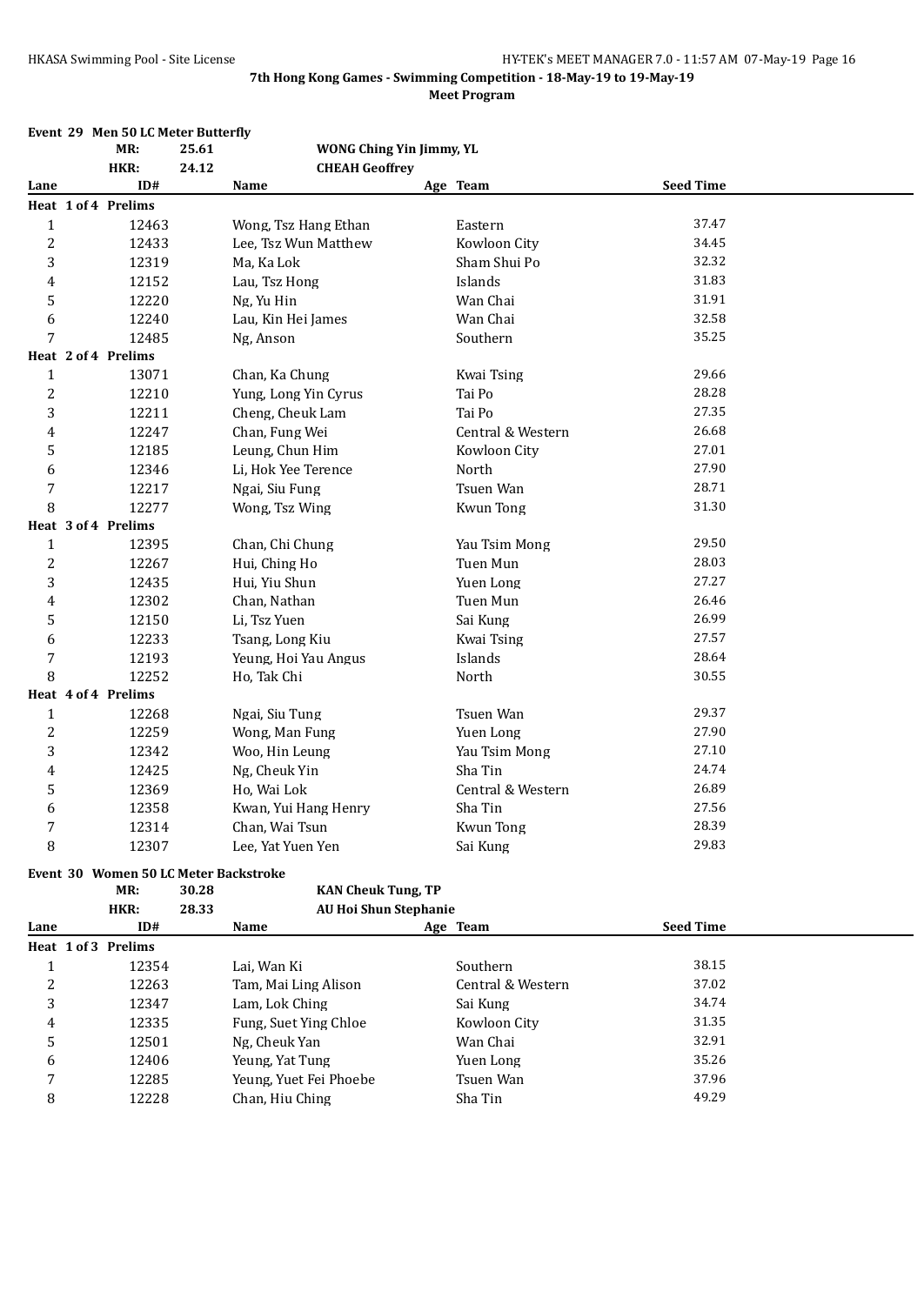|                |                     | Heat 2 Prelims (Event 30 Women 50 LC Meter Backstroke) |                   |       |
|----------------|---------------------|--------------------------------------------------------|-------------------|-------|
| 1              | 12299               | Wong, Hoi Yung                                         | Yau Tsim Mong     | 38.09 |
| 2              | 12162               | Chan, Hong Kiu Jamie                                   | Eastern           | 35.99 |
| 3              | 12334               | Lo, Hiu Lam Sara                                       | Kowloon City      | 34.62 |
| 4              | 12497               | Tsang, Hoi Lan                                         | Tai Po            | 31.03 |
| 5              | 12270               | Mak, Agnes                                             | Kwun Tong         | 32.14 |
| 6              | 12309               | Hobson, Kimberly Erin                                  | Islands           | 34.92 |
| 7              | 12517               | Yuen, Hiu Tung Alyssa                                  | Central & Western | 37.35 |
| 8              | 12243               | Lam, Cheuk Tung                                        | Yuen Long         | 44.45 |
|                | Heat 3 of 3 Prelims |                                                        |                   |       |
| 1              | 12418               | Ho, Tsoi Yin                                           | Tuen Mun          | 37.97 |
| 2              | 12365               | Yiu, Wan Lam                                           | Kwai Tsing        | 35.94 |
| 3              | 12169               | Wong, Ka Hei                                           | Eastern           | 34.44 |
| $\overline{4}$ | 12352               | Loo, Tsz Ki Cherrie                                    | <b>Islands</b>    | 30.07 |
| 5              | 12225               | Yeung, Tsoi Yuk                                        | Kwun Tong         | 31.72 |
| 6              | 12266               | Wan, Lok Kwan                                          | Tuen Mun          | 34.91 |
| 7              | 12248               | Hui, Evelyn Elim                                       | Southern          | 37.11 |
| 8              | 12282               | Chan, Suet Wing                                        | Kwai Tsing        | 43.51 |

# **Event 31 Men 50 LC Meter Backstroke**

**MR: 27.39 CHING Kim Fu, ST**

|                         | HKR:                | 26.03 | <b>LAU Shiu Yue</b>   |                   |                  |
|-------------------------|---------------------|-------|-----------------------|-------------------|------------------|
| Lane                    | ID#                 |       | Name                  | Age Team          | <b>Seed Time</b> |
|                         | Heat 1 of 4 Prelims |       |                       |                   |                  |
| 3                       | 12260               |       | Lau, Ching Fung       | Tai Po            | 42.90            |
| $\overline{\mathbf{4}}$ | 12153               |       | Leung, Yat To         | Sai Kung          | 39.15            |
| 5                       | 12463               |       | Wong, Tsz Hang Ethan  | Eastern           | 39.26            |
|                         | Heat 2 of 4 Prelims |       |                       |                   |                  |
| 1                       | 12482               |       | Wu, Sau Yin           | Kowloon City      | 35.14            |
| 2                       | 12393               |       | Kuo, Chi Hei          | Tuen Mun          | 32.01            |
| 3                       | 12384               |       | Lo, Man Kit           | Yuen Long         | 30.60            |
| 4                       | 12369               |       | Ho, Wai Lok           | Central & Western | 28.74            |
| 5                       | 12244               |       | Fu, Chun              | Southern          | 30.07            |
| 6                       | 12513               |       | Kwok, Ching Heng      | Kwai Tsing        | 31.37            |
| 7                       | 12428               |       | Li, Chin Long         | Tsuen Wan         | 34.01            |
|                         | Heat 3 of 4 Prelims |       |                       |                   |                  |
| $\mathbf{1}$            | 12353               |       | Hofstede, Adam Marcel | Islands           | 34.79            |
| 2                       | 12380               |       | Chan, Tsz Kwan        | Kwai Tsing        | 31.66            |
| 3                       | 12522               |       | Chan, Yat Long        | Yuen Long         | 30.51            |
| 4                       | 12281               |       | Cheng, Kam Fung       | Sha Tin           | 28.69            |
| 5                       | 12385               |       | Ong, Chak Min         | Sai Kung          | 29.64            |
| 6                       | 12368               |       | Yip, Ching Tak        | Tuen Mun          | 31.21            |
| 7                       | 12306               |       | Ho, Chun Ting Timothy | Wong Tai Sin      | 33.20            |
| 8                       | 12356               |       | Fan, Ka Ming          | Yau Tsim Mong     | 35.30            |
|                         | Heat 4 of 4 Prelims |       |                       |                   |                  |
| $\mathbf{1}$            | 12147               |       | Goh, Zong Hern        | Wong Tai Sin      | 34.11            |
| 2                       | 12370               |       | Wong, Ka Chung        | Kwun Tong         | 31.54            |
| 3                       | 12193               |       | Yeung, Hoi Yau Angus  | Islands           | 30.43            |
| 4                       | 12301               |       | Ho, Siu Lun           | Sha Tin           | 27.12            |
| 5                       | 12231               |       | Chan, Sheung Kwan     | Tsuen Wan         | 29.36            |
| 6                       | 12374               |       | Leung, Chun Yin       | Kowloon City      | 30.65            |
| 7                       | 12395               |       | Chan, Chi Chung       | Yau Tsim Mong     | 32.39            |
| 8                       | 12255               |       | Han, Long Him         | <b>Kwun Tong</b>  | 35.26            |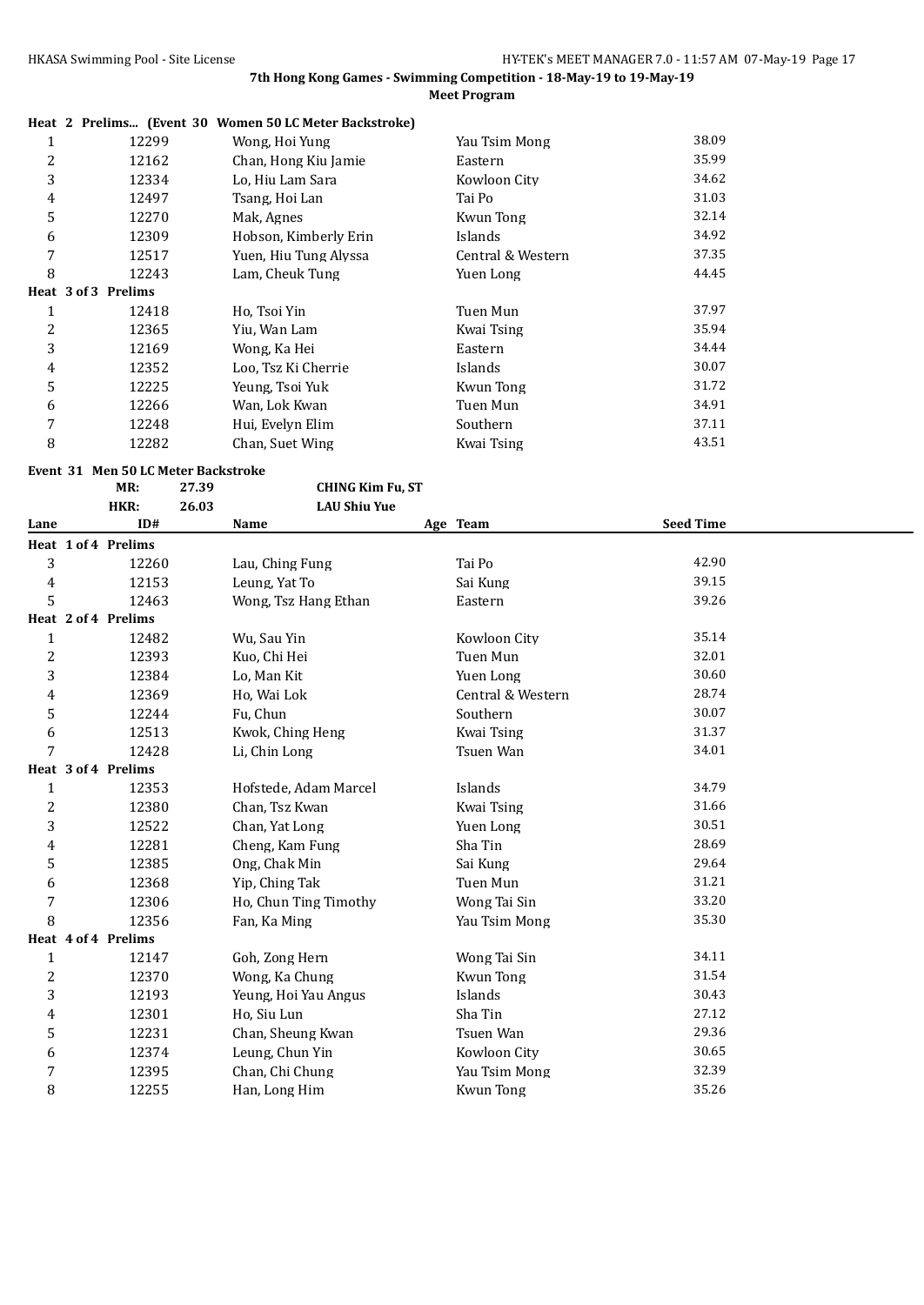**Event 32 Women 50 LC Meter Breaststroke**

#### **7th Hong Kong Games - Swimming Competition - 18-May-19 to 19-May-19 Meet Program**

|              | MR:                                   | 33.80 | <b>CHEUNG Hui Yan Cheyeen, WTS</b> |                   |                  |
|--------------|---------------------------------------|-------|------------------------------------|-------------------|------------------|
|              | HKR:                                  | 31.74 | <b>KONG Yvette Man Yi</b>          |                   |                  |
| Lane         | ID#                                   |       | Name                               | Age Team          | <b>Seed Time</b> |
|              | Heat 1 of 4 Prelims                   |       |                                    |                   |                  |
| 3            | 12489                                 |       | Szeto, Chi Ching Emmie             | Yau Tsim Mong     | 48.00            |
| 4            | 12498                                 |       | Sin, Sin                           | Islands           | 42.53            |
| 5            | 12350                                 |       | Chan, Hau Ching                    | North             | 43.61            |
| 6            | 12191                                 |       | Chan, Cheuk Wing                   | Southern          | 50.58            |
|              | Heat 2 of 4 Prelims                   |       |                                    |                   |                  |
| $\mathbf{1}$ | 12478                                 |       | Hung, Yi Yan                       | <b>Kwai Tsing</b> | 39.93            |
| 2            | 12224                                 |       | Wong, Wing Sze                     | <b>Kwun Tong</b>  | 37.50            |
| 3            | 12484                                 |       | Ng, Hei Tung                       | Kowloon City      | 36.03            |
| 4            | 12250                                 |       | Ho, Ching Sum Venus                | Yau Tsim Mong     | 34.86            |
| 5            | 12417                                 |       | Wong, Choi Wan Phoebe              | <b>Kwai Tsing</b> | 35.62            |
| 6            | 12455                                 |       | Li, Yau                            | Tai Po            | 37.08            |
| 7            | 12256                                 |       | Tsui, Tsz Chin Chloris             | Southern          | 38.25            |
| 8            | 12202                                 |       | Shum, Wai Shuen                    | Central & Western | 41.85            |
|              | Heat 3 of 4 Prelims                   |       |                                    |                   |                  |
| $\mathbf{1}$ | 12205                                 |       | Wai, Ching                         | Sai Kung          | 39.59            |
| 2            | 12504                                 |       | Leung, Chung Hang Jade             | Tuen Mun          | 37.46            |
| 3            | 12379                                 |       | Chan, Tsz Ching                    | Tsuen Wan         | 35.98            |
| 4            | 12297                                 |       | Wong, Suet Ching                   | Sai Kung          | 34.69            |
| 5            | 12488                                 |       | Ho, Wan Yui                        | Tsuen Wan         | 35.00            |
| 6            | 12175                                 |       | Pang, Cheuk Wai Cherie             | <b>Kwun Tong</b>  | 36.73            |
| 7            | 12405                                 |       | Choi, Ka Wai                       | Yuen Long         | 37.77            |
| 8            | 12265                                 |       | Au Yeung, Sin Chun                 | Eastern           | 41.36            |
|              | Heat 4 of 4 Prelims                   |       |                                    |                   |                  |
| $\mathbf{1}$ | 12323                                 |       | Lam, Charlotte                     | Wan Chai          | 38.43            |
| 2            | 12461                                 |       | Ching, Oi Ki                       | Wan Chai          | 37.25            |
| 3            | 12229                                 |       | Yip, Hiu Lok                       | Sha Tin           | 35.64            |
| 4            | 12438                                 |       | Cheung, Hoi Lam                    | Wong Tai Sin      | 34.27            |
| 5            | 12237                                 |       | Cheung, Wing Yan                   | Kowloon City      | 34.87            |
| 6            | 12454                                 |       | Vianca, Ng                         | Yuen Long         | 36.22            |
| 7            | 12443                                 |       | Lui, Wing Lam                      | Sha Tin           | 37.61            |
| 8            | 12439                                 |       | Ho, So Wai                         | Central & Western | 41.12            |
|              | Event 33 Men 50 LC Meter Breaststroke |       |                                    |                   |                  |
|              | MR:                                   | 29.26 | <b>WONG Chun Yan, S</b>            |                   |                  |
|              | HKR:                                  | 28.23 | <b>TO Kenneth King Him</b>         |                   |                  |
| Lane         | ID#                                   |       | Name                               | Age Team          | <b>Seed Time</b> |
|              | Heat 1 of 4 Prelims                   |       |                                    |                   |                  |
| 2            | 12389                                 |       | Chan, Yiu Chung                    | Wong Tai Sin      | 49.93            |
| 3            | 12424                                 |       | Choi, Kin Man                      | Kowloon City      | 48.52            |
| 4            | 12157                                 |       | Kwok, King Him                     | Tai Po            | 44.46            |
| 5            | 12219                                 |       | To, Hiu Wik                        | Wan Chai          | 47.07            |
| 6            | 12516                                 |       | Leung, Yui Him Jaden               | Kowloon City      | 48.88            |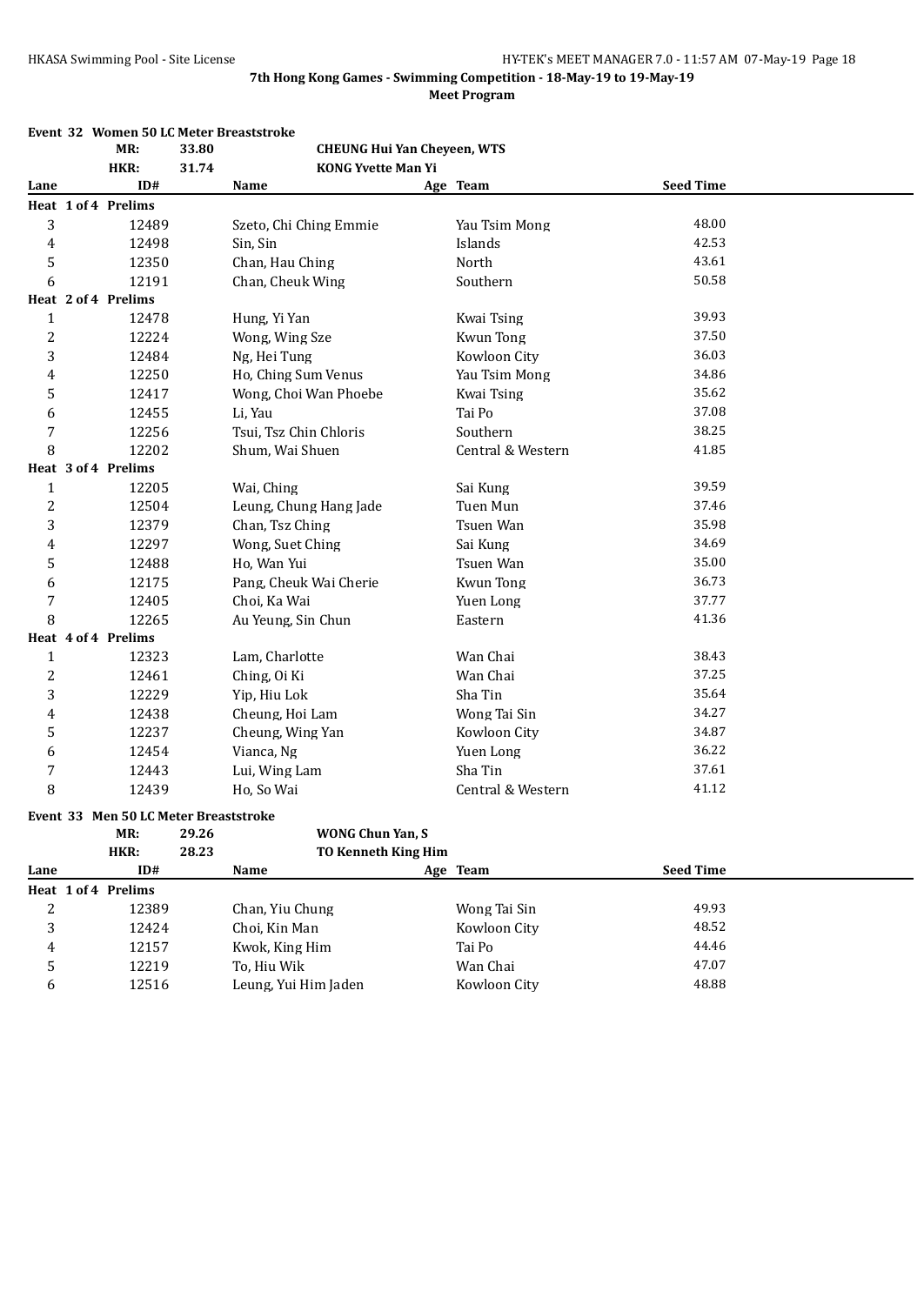|              |                     | Heat 2 Prelims (Event 33 Men 50 LC Meter Breaststroke) |                   |       |
|--------------|---------------------|--------------------------------------------------------|-------------------|-------|
| $\mathbf{1}$ | 12472               | Ling, Haozhi                                           | Islands           | 36.58 |
| $\sqrt{2}$   | 12400               | Poon, Pui Yin Percy                                    | Sai Kung          | 33.49 |
| 3            | 12222               | Lau, Yui Hin                                           | Tuen Mun          | 31.78 |
| 4            | 12200               | Tsui, Nga Hang Jason                                   | Yau Tsim Mong     | 30.15 |
| 5            | 12271               | Yuen, Yat Ho Marcus                                    | Wan Chai          | 31.23 |
| 6            | 12182               | Chu, Ho Yin                                            | Kwai Tsing        | 32.80 |
| 7            | 12440               | Choi, Chun Lok                                         | Central & Western | 34.42 |
| 8            | 12420               | Tsang, Chun Kin                                        | Central & Western | 40.36 |
|              | Heat 3 of 4 Prelims |                                                        |                   |       |
| $\mathbf{1}$ | 12449               | Leung, Chun Wai Tony                                   | Wong Tai Sin      | 35.85 |
| 2            | 12189               | Wan, Tsz Fung                                          | Southern          | 33.37 |
| 3            | 12213               | Mok, Yik Long                                          | Sha Tin           | 31.66 |
| 4            | 12383               | Chan, Yin Kwan                                         | Yuen Long         | 30.05 |
| 5            | 12254               | Tang, Ho Chuen                                         | Kwun Tong         | 31.13 |
| 6            | 12289               | Kwok, Po Chun Jason                                    | Yuen Long         | 32.63 |
| 7            | 12311               | Cheng, Hoi Kei                                         | Kwun Tong         | 34.23 |
| 8            | 12279               | Sin, Cheuk Kei                                         | Islands           | 37.99 |
|              | Heat 4 of 4 Prelims |                                                        |                   |       |
| $\mathbf{1}$ | 12262               | Chan, Yin Wang                                         | Tai Po            | 34.95 |
| 2            | 12349               | Lung, Wai Chit                                         | North             | 33.02 |
| 3            | 12199               | Wong, Hong Kiu                                         | Yau Tsim Mong     | 31.31 |
| 4            | 12164               | Fong, Ka Yu                                            | Sham Shui Po      | 29.75 |
| 5            | 12183               | Law, Tsz Hin                                           | Kwai Tsing        | 30.61 |
| 6            | 12317               | Au, Hao Yang                                           | Sham Shui Po      | 32.40 |
| 7            | 12338               | Lam, Chun Kit                                          | Tuen Mun          | 33.74 |
| 8            | 12316               | Yau, Kar Ho Alex                                       | Sha Tin           | 37.81 |

# **Event 34 Women 50 LC Meter Freestyle**<br>MR: 26.80

|      | MR:                 | 26.80 | <b>TSE Ching Ting, TP</b>         |                   |                  |  |
|------|---------------------|-------|-----------------------------------|-------------------|------------------|--|
|      | HKR:                | 25.38 | <b>HAUGHEY Siobhan Bernadette</b> |                   |                  |  |
| Lane | ID#                 |       | Name                              | Age Team          | <b>Seed Time</b> |  |
|      | Heat 1 of 5 Prelims |       |                                   |                   |                  |  |
| 3    | 12228               |       | Chan, Hiu Ching                   | Sha Tin           | 40.78            |  |
| 4    | 12221               |       | Wong, Wing Tung                   | Eastern           | 34.65            |  |
| 5    | 12216               |       | Wong, Sum Yi Kitty                | Tsuen Wan         | 39.95            |  |
|      | Heat 2 of 5 Prelims |       |                                   |                   |                  |  |
| 2    | 12298               |       | Ng, Man Ka                        | Southern          | 32.76            |  |
| 3    | 12308               |       | Wong, Tsz Wan                     | North             | 32.69            |  |
| 4    | 12363               |       | Fong, Ching Ki                    | Sham Shui Po      | 31.30            |  |
| 5    | 12465               |       | Ho, So Yu                         | Central & Western | 31.90            |  |
| 6    | 12518               |       | Sy, Yi Yu Yvonne                  | Wan Chai          | 32.72            |  |
| 7    | 12426               |       | Chan, Hoi Yi                      | Sha Tin           | 33.00            |  |
|      | Heat 3 of 5 Prelims |       |                                   |                   |                  |  |
| 1    | 12197               |       | Ng, Sin Yu                        | Tuen Mun          | 30.11            |  |
| 2    | 12305               |       | Sin, Ka Ying                      | Yau Tsim Mong     | 29.25            |  |
| 3    | 12511               |       | Ma, Gian                          | Tsuen Wan         | 28.31            |  |
| 4    | 12438               |       | Cheung, Hoi Lam                   | Wong Tai Sin      | 27.79            |  |
| 5    | 12257               |       | Leung, Ching In                   | Yuen Long         | 28.27            |  |
| 6    | 12455               |       | Li, Yau                           | Tai Po            | 29.00            |  |
| 7    | 12294               |       | Law, Hang Ue                      | Sai Kung          | 29.73            |  |
| 8    | 12326               |       | Lo, Lok Yiu Joyce                 | Kwai Tsing        | 31.01            |  |
|      |                     |       |                                   |                   |                  |  |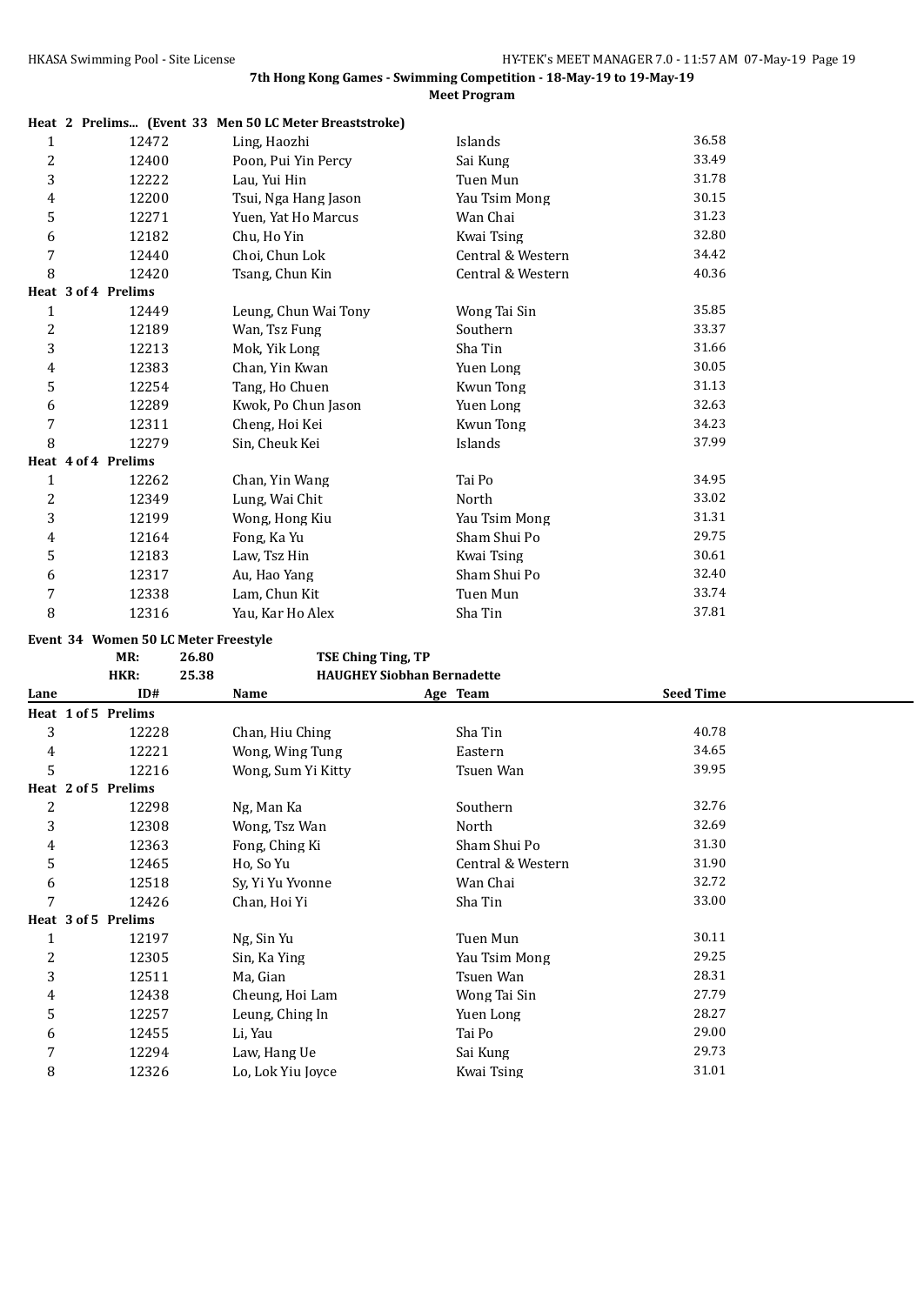|   |                     | Heat 4 Prelims (Event 34 Women 50 LC Meter Freestyle) |                   |       |
|---|---------------------|-------------------------------------------------------|-------------------|-------|
| 1 | 12496               | Lam, Lok Hei                                          | Yuen Long         | 29.80 |
| 2 | 12386               | Yeung, Hin Yan                                        | Sai Kung          | 29.08 |
| 3 | 12457               | To, Wing Yan                                          | Tuen Mun          | 28.28 |
| 4 | 12336               | Shen, Cheuk Ki                                        | Kowloon City      | 27.37 |
| 5 | 12473               | Yau, Yee Shun Hannah                                  | Kowloon City      | 28.06 |
| 6 | 12459               | Ma, Wing Sum                                          | Sham Shui Po      | 28.90 |
| 7 | 12499               | Lo, Tsz Ki Justine                                    | Central & Western | 29.59 |
| 8 | 12236               | Ko, Alexis                                            | Kwai Tsing        | 30.87 |
|   | Heat 5 of 5 Prelims |                                                       |                   |       |
| 1 | 12328               | Yeung, Wai Ki                                         | Islands           | 29.76 |
| 2 | 12169               | Wong, Ka Hei                                          | Eastern           | 29.04 |
| 3 | 12167               | Yim, Tsz Kiu Jasmine                                  | Kwun Tong         | 28.28 |
| 4 | 12487               | Lee, Yan Hei                                          | Wong Tai Sin      | 26.64 |
| 5 | 12409               | Leung, Yan Tung                                       | Tai Po            | 27.86 |
| 6 | 12175               | Pang, Cheuk Wai Cherie                                | Kwun Tong         | 28.48 |
| 7 | 12323               | Lam, Charlotte                                        | Wan Chai          | 29.27 |
| 8 | 12248               | Hui, Evelyn Elim                                      | Southern          | 30.65 |

# **Event 35 Men 50 LC Meter Freestyle**

|                         | MR:                 | 23.96 | Tung, Andres, S        |                   |                  |  |
|-------------------------|---------------------|-------|------------------------|-------------------|------------------|--|
|                         | HKR:                | 22.25 | <b>HO Ian Yentou</b>   |                   |                  |  |
| Lane                    | ID#                 |       | Name                   | Age Team          | <b>Seed Time</b> |  |
|                         | Heat 1 of 4 Prelims |       |                        |                   |                  |  |
| 1                       | 12283               |       | Lam, C Yuen Yannis     | Tsuen Wan         | 36.85            |  |
| $\overline{c}$          | 12458               |       | Lui, Ming Kit          | Sham Shui Po      | 32.48            |  |
| 3                       | 12223               |       | Ng, Chit               | <b>Kwun Tong</b>  | 31.47            |  |
| 4                       | 12445               |       | Cheung, Tsz Nok        | North             | 29.56            |  |
| 5                       | 12456               |       | Au, Chin Ming          | Eastern           | 30.82            |  |
| 6                       | 12219               |       | To, Hiu Wik            | Wan Chai          | 32.09            |  |
| 7                       | 12178               |       | Wong, Sum Lam          | Islands           | 34.43            |  |
|                         | Heat 2 of 4 Prelims |       |                        |                   |                  |  |
| 1                       | 12203               |       | Leung, Sze Hang        | Sai Kung          | 26.71            |  |
| 2                       | 12211               |       | Cheng, Cheuk Lam       | Tai Po            | 25.81            |  |
| 3                       | 12337               |       | Wong, Pak Yui          | Central & Western | 25.48            |  |
| 4                       | 12302               |       | Chan, Nathan           | Tuen Mun          | 25.16            |  |
| 5                       | 12233               |       | Tsang, Long Kiu        | Kwai Tsing        | 25.36            |  |
| 6                       | 12199               |       | Wong, Hong Kiu         | Yau Tsim Mong     | 25.58            |  |
| 7                       | 12346               |       | Li, Hok Yee Terence    | North             | 26.16            |  |
| 8                       | 12251               |       | Ho, Chun Sum Samuel    | Wong Tai Sin      | 28.90            |  |
|                         | Heat 3 of 4 Prelims |       |                        |                   |                  |  |
| 1                       | 12268               |       | Ngai, Siu Tung         | <b>Tsuen Wan</b>  | 26.48            |  |
| $\overline{\mathbf{c}}$ | 12161               |       | Au Yeung, Tsz Ching    | Sha Tin           | 25.68            |  |
| 3                       | 12342               |       | Woo, Hin Leung         | Yau Tsim Mong     | 25.47            |  |
| 4                       | 12410               |       | Li, Sing Hoi           | Sha Tin           | 24.91            |  |
| 5                       | 12150               |       | Li, Tsz Yuen           | Sai Kung          | 25.34            |  |
| 6                       | 12508               |       | Lau, Chak Lam Nicholas | Islands           | 25.58            |  |
| 7                       | 12247               |       | Chan, Fung Wei         | Central & Western | 25.88            |  |
| 8                       | 12382               |       | Chui, Ka Yeung         | Yuen Long         | 26.80            |  |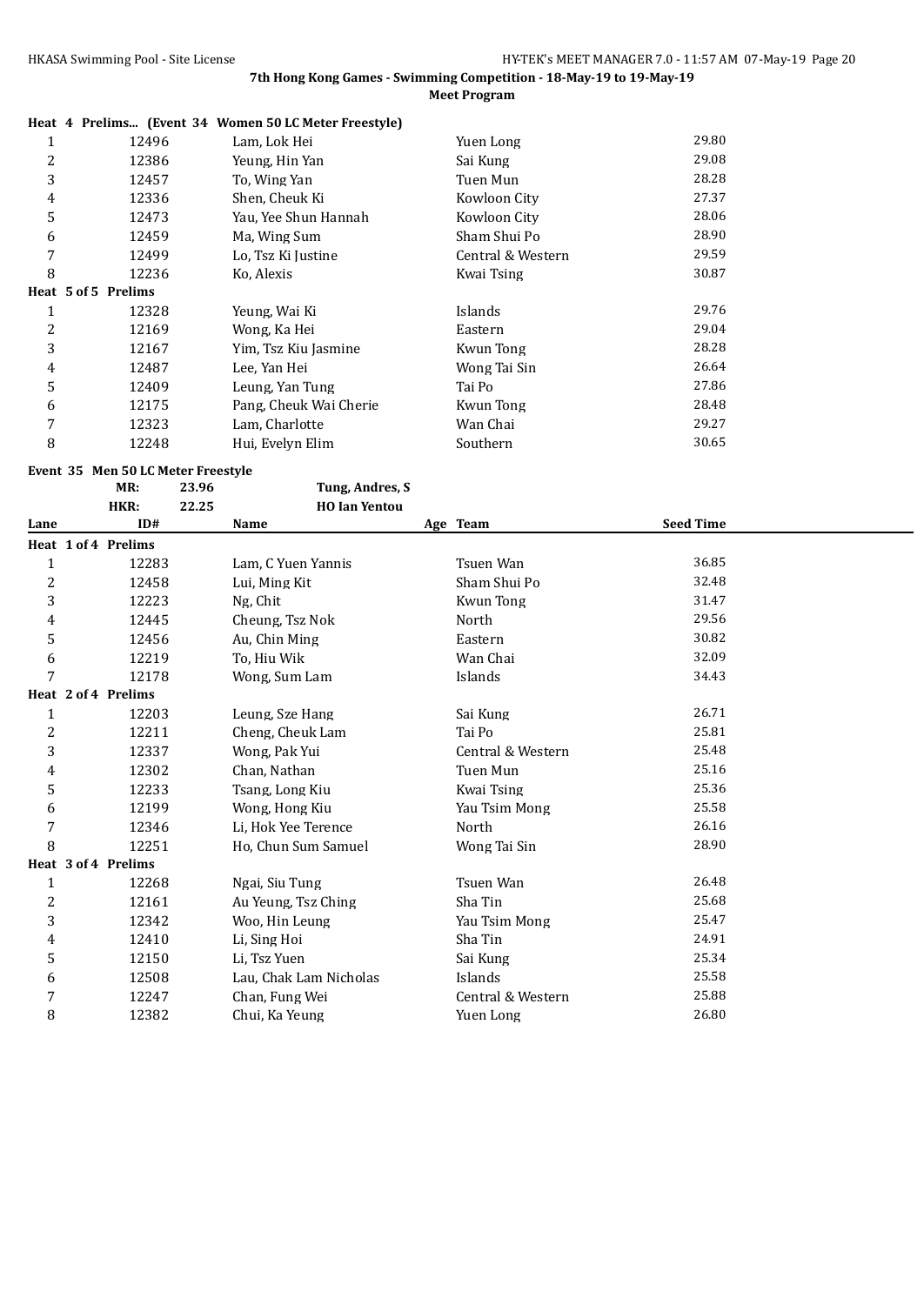|                |       | Heat 4 Prelims (Event 35 Men 50 LC Meter Freestyle) |              |       |
|----------------|-------|-----------------------------------------------------|--------------|-------|
|                | 12394 | Yeung, Hei Pui                                      | Tuen Mun     | 26.24 |
| 2              | 12286 | Kong, Tsz Hang                                      | Kwai Tsing   | 25.61 |
| 3              | 12361 | Wong, Lok Kan                                       | Eastern      | 25.40 |
| $\overline{4}$ | 12242 | Law, Siu Chung                                      | Yuen Long    | 24.60 |
| 5              | 12280 | Fok, Chun Wang Anthony                              | Kowloon City | 25.20 |
| 6              | 12397 | Chan. Long Yin                                      | Wong Tai Sin | 25.50 |
| 7              | 12185 | Leung, Chun Him                                     | Kowloon City | 25.86 |
| 8              | 12210 | Yung, Long Yin Cyrus                                | Tai Po       | 26.77 |
|                |       |                                                     |              |       |

# **Event 36 Women 4x50 LC Meter Medley Relay**

|              | MR:                 | 2:02.92 | <b>Wong Tai Sin</b> |                  |                  |
|--------------|---------------------|---------|---------------------|------------------|------------------|
| Lane         |                     |         | <b>Team</b>         | Relay            | <b>Seed Time</b> |
|              | Heat 1 of 3 Prelims |         |                     |                  |                  |
| 2            |                     |         | Yau Tsim Mong       | A                | <b>NT</b>        |
| 3            |                     |         | Kwai Tsing          | A                | NT               |
| 4            |                     |         | Central & Western   | A                | <b>NT</b>        |
| 5            |                     |         | Tuen Mun            | A                | <b>NT</b>        |
| 6            |                     |         | North               | A                | <b>NT</b>        |
|              |                     |         | Sha Tin             | A                | NT               |
|              | Heat 2 of 3 Prelims |         |                     |                  |                  |
| 2            |                     |         | Wan Chai            | A                | NT               |
| 3            |                     |         | Kowloon City        | A                | <b>NT</b>        |
| 4            |                     |         | Yuen Long           | A                | <b>NT</b>        |
| 5            |                     |         | Sham Shui Po        | A                | <b>NT</b>        |
| 6            |                     |         | Tsuen Wan           | A                | <b>NT</b>        |
| 7            |                     |         | Eastern             | $\boldsymbol{A}$ | <b>NT</b>        |
|              | Heat 3 of 3 Prelims |         |                     |                  |                  |
| 2            |                     |         | Southern            | A                | <b>NT</b>        |
| 3            |                     |         | Wong Tai Sin        | A                | <b>NT</b>        |
| 4            |                     |         | Islands             | A                | NT               |
| 5            |                     |         | Tai Po              | A                | <b>NT</b>        |
| <sub>6</sub> |                     |         | Kwun Tong           | A                | <b>NT</b>        |
|              |                     |         | Sai Kung            | A                | <b>NT</b>        |

# **Event 37 Men 4x50 LC Meter Medley Relay**

|                     | MR: | 1:49.58 | <b>Yau Tsim Mong</b> |       |                  |
|---------------------|-----|---------|----------------------|-------|------------------|
| Lane                |     |         | <b>Team</b>          | Relay | <b>Seed Time</b> |
| Heat 1 of 3 Prelims |     |         |                      |       |                  |
| 2                   |     |         | Kwun Tong            | A     | <b>NT</b>        |
| 3                   |     |         | Yau Tsim Mong        | A     | <b>NT</b>        |
| 4                   |     |         | Tuen Mun             | A     | <b>NT</b>        |
| 5                   |     |         | Wong Tai Sin         | A     | <b>NT</b>        |
| 6                   |     |         | Sai Kung             | A     | <b>NT</b>        |
| 7                   |     |         | Kowloon City         | A     | <b>NT</b>        |
| Heat 2 of 3 Prelims |     |         |                      |       |                  |
| 2                   |     |         | Tsuen Wan            | A     | <b>NT</b>        |
| 3                   |     |         | Wan Chai             | A     | <b>NT</b>        |
| 4                   |     |         | Islands              | A     | <b>NT</b>        |
| 5                   |     |         | Sha Tin              | A     | <b>NT</b>        |
| 6                   |     |         | Southern             | A     | <b>NT</b>        |
|                     |     |         | Kwai Tsing           | A     | <b>NT</b>        |